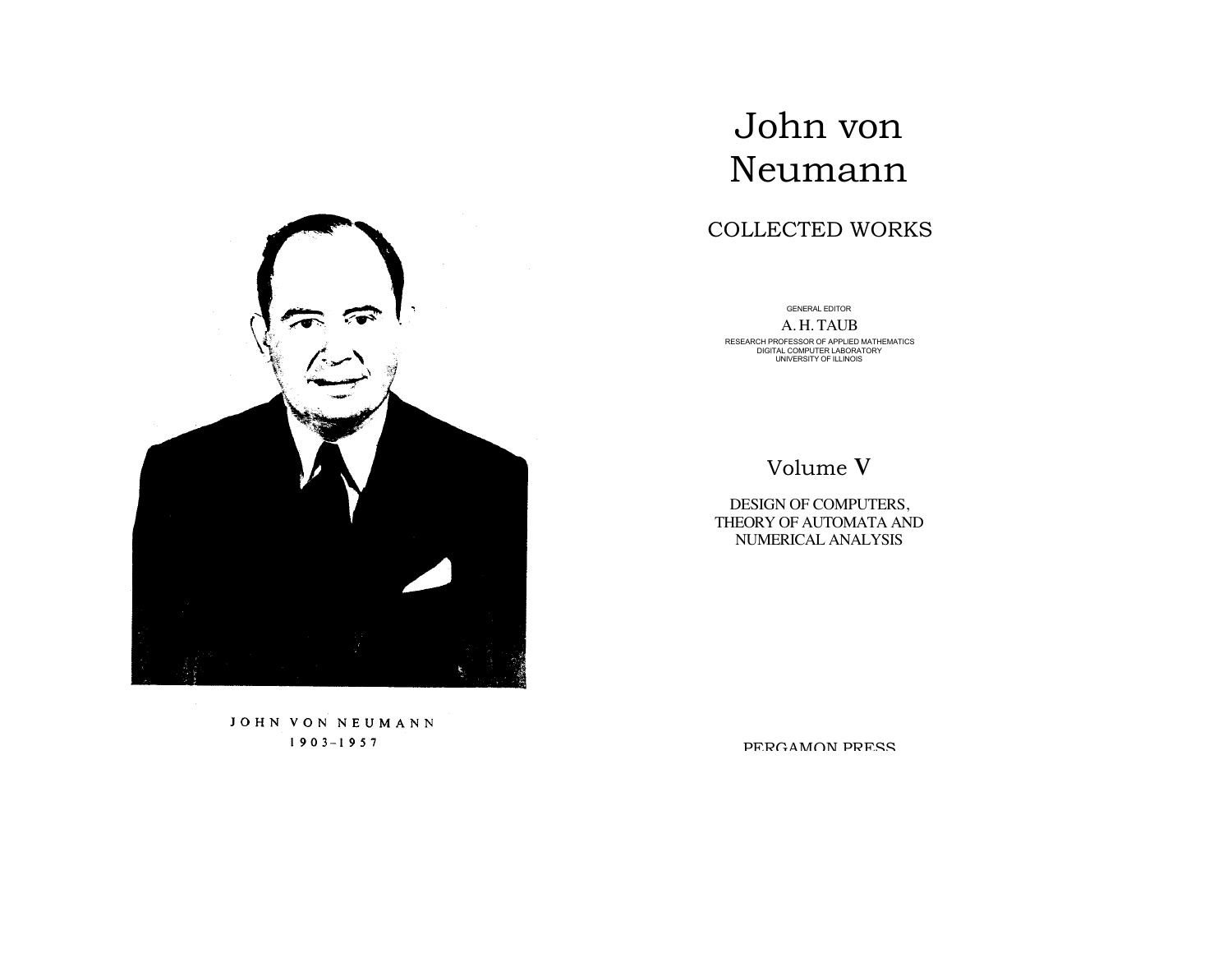# **THE GENERAL AND LOGICAL THEORY OF AUTOMATA**

# JOHN VON NEUMANN The Institute for Advanced Study

I have to ask your forbearance for appearing here, since I am an outsider to most of the fields which form the subject of this conference. Even in the area in which I have some experience, that of the logics and structure of automata, my connections are almost entirely on one side, the mathematical side. The usefulness of what I am going to say, if any, will therefore be limited to this: I may be able to give you a picture of the mathematical approach to these problems, and to prepare you for the experiences that you will have when you come into closer contact with mathematicians. This should orient you as to the ideas and the attitudes which you may then expect to encounter. I hope to get your judgment of the *modus procedendi* and the distribution of emphases that I am going to use. I feel that I need instruction even in the limiting area between our fields more than you do, and I hope that I shall receive it from your criticisms.

Automata have been playing a continuously increasing, and have by now attained a very considerable, role in the natural sciences. This is a process that has been going on for several decades. During the last part of this period automata have begun to invade certain parts of mathematics too-particularly, but not exclusively, mathematical physics or applied mathematics. Their role in mathematics presents an interesting counterpart to certain functional aspects of organization in nature. Natural organisms are, as a rule, much more complicated

This paper is an only slightly edited version of one that was read at the Hixon Symposium on September 20, 1948, in Pasadena, California. Since it was delivered as a single lecture, it was not feasible to go into as much detail on every point as would have been desirable for a final publication. In the present write-up it seemed appropriate to follow the dispositions of the talk; therefore this paper, too, is in many places more sketchy than desirable. It is to be taken only as a general outline of ideas and of tendencies. A detailed account will be published on another occasion.

and subtle, and therefore much less well understood in detail, than are artificial automata. Nevertheless, some regularities which we observe in the organization of the former may be quite instructive in our thinking and planning of the latter; and conversely, a good deal of our experiences and difficulties with our artificial automata can be to some extent projected on our interpretations of natural organisms.

# PRELIMINARY CONSIDERATIONS

*Dichotomy o f the Problem: Nature o f the Elements, Axiomatic Discussion of Their Synthesis.* In comparing living organisms, and, in particular, that most complicated organism, the human central nervous system, with artificial automata, the following limitation should be kept in mind. The natural systems are of enormous complexity, and it is clearly necessary to subdivide the problem that they represent into several parts. One method of subdivision, which is particularly significant in the present context, is this: The organisms can be viewed as made up of parts which to a certain extent are independent, elementary units. We may, therefore, to this extent, view as the first part of the problem the structure and functioning of such elementary units individually. The second part of the problem consists of understanding how these elements are organized into a whole, and how the functioning of the whole is expressed in terms of these elements.

The first part of the problem is at present the dominant one in physiology. It is closely connected with the most difficult chapters of organic chemistry and of physical chemistry, and may in due course be greatly helped by quantum mechanics. I have little qualification to talk about it, and it is not this part with which I shall concern myself here.

The second part, on the other hand, is the one which is likely to attract those of us who have the background and the tastes of a mathematician or a logician. With this attitude, we will be inclined to remove the first part of the problem by the process of axiomatization, and concentrate on the second one.

*The Axiomatic Procedure.* Axiomatizing the behavior of the elements means this: We assume that the elements have certain well-defined, outside, functional characteristics; that is, they are to be treated as "black boxes." They are viewed as automatisms the inner structure of which need not be disclosed, but which are assumed to react to certain unambiguously defined stimuli, by certain unambiguously defined responses.

This being understood, we may then investigate the larger organisms that can be built up from these elements, their structure, their functioning, the connections between the elements, and the general theoretical

288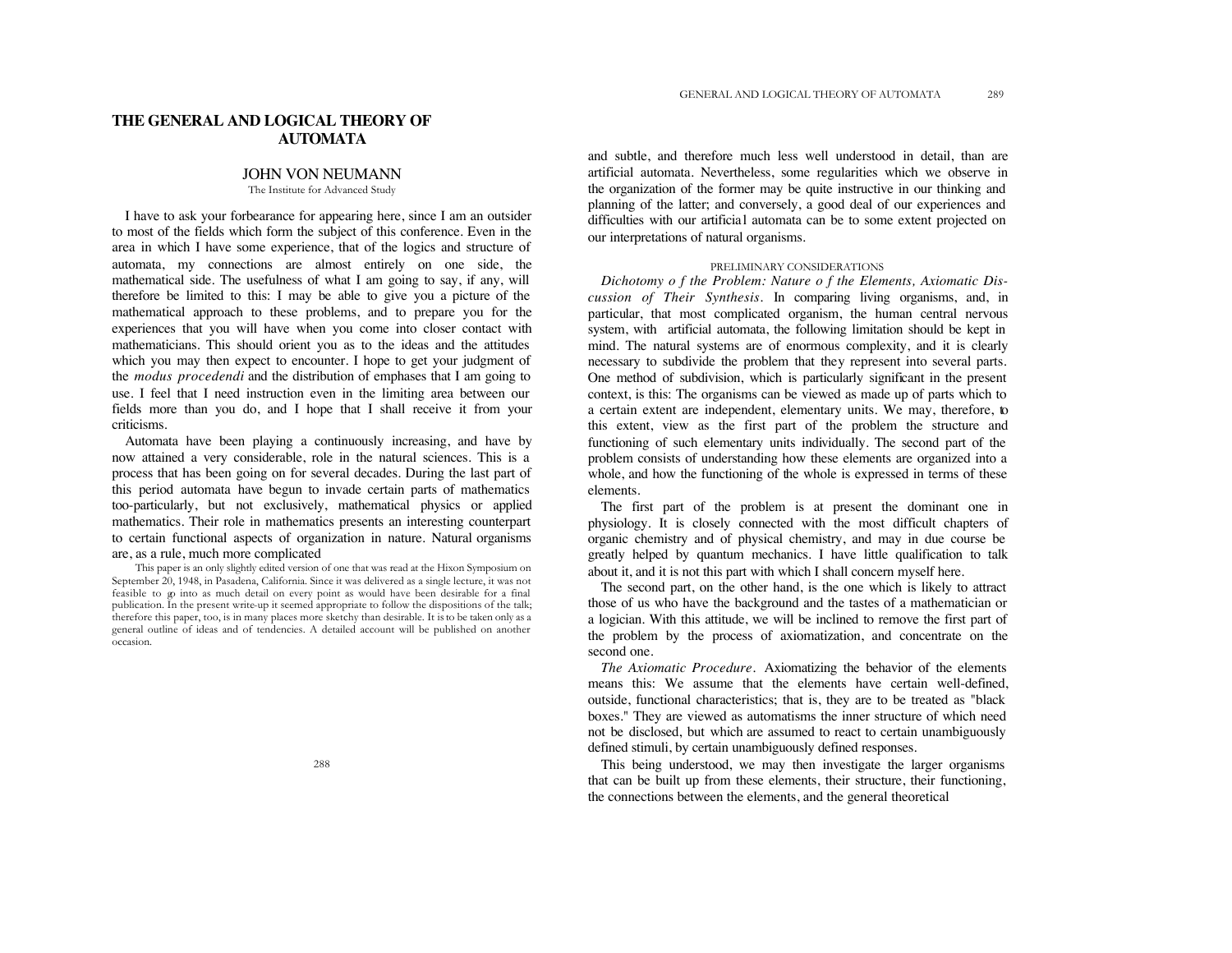regularities that may be detectable in the complex syntheses of the organisms in question.

I need not emphasize the limitations of this procedure. Investigations of this type may furnish evidence that the system of axioms used is convenient and, at least in its effects, similar to reality. They are, however, not the ideal method, and possibly not even a very effective method, to determine the validity of the axioms. Such determinations of validity belong primarily to the first part of the problem. Indeed they are essentially covered by the properly physiological (or chemical or physical-chemical) determinations of the nature and properties of the elements.

*The Significant Orders of M*agnitu*de.* In spite of these limitations, however, the "second part" as circumscribed above is important and difficult. With any reasonable definition of what constitutes an- element, the natural organisms are very highly complex aggregations of these elements. The number of cells in the human body is somewhere of the general order of  $10^{15}$  or  $10^{18}$ . The number of neurons in the central nervous system is somewhere of the order of  $10^{10}$ . We have absolutely no past experience with systems of this degree of complexity. All artificial automata made by man have numbers of parts which by any comparably schematic count are of the order  $10^3$  to  $10^8$ . In addition, those artificial systems which function with that type of logical flexibility and autonomy that we find in the natural organisms do not lie at the peak of this scale. The prototypes for these systems are the modem computing machines, and here a reasonable definition of what constitutes an element will lead to counts of a few times  $10^3$  or  $10^4$  elements.

# DISCUSSION OF CERTAIN RELEVANT TRAITS OF COMPUTING MACHINES

*Computing Machines-Typical Operations.* Having made these general remarks, let me now be more definite, and turn to that part of the subject about which I shall talk in specific and technical detail. As I have indicated, it is concerned with artificial automata and more specially with computing machines. They have some similarity to the central nervous system, or at least to a certain segment of the system's functions. They are of course vastly less complicated, that is, smaller in the sense which really matters. It is nevertheless of a certain interest to analyze the problem of organisms and organization from the point of view of these relatively small, artificial automata, and to effect their comparisons with the central nervous system from this frog's-view perspective.

I shall begin by some statements about computing machines as such. The notion of using an automaton for the purpose of computing is relatively new. While computing automata are not the most complicated artificial automata from the point of view of the end results they achieve, they do nevertheless represent the highest degree of complexity in the sense that they produce the longest chains of events determining and following each other.

There exists at the present time a reasonably well-defined set of ideas about when it is reasonable to use a fast computing machine, and when it is not. The criterion is usually expressed in terms of the multiplications involved in the mathematical problem. The use of a fast computing machine is believed to be by and large justified when the computing task involves about a million multiplications or more in a sequence.

An expression in more fundamentally logical terms is this: In the relevant fields (that is, in those parts of [usually applied] mathematics, where the use of such machines is proper) mathematical experience indicates the desirability of precisions of about ten decimal places. A single multiplication would therefore seem to involve at least 10 x 10 steps (digital multiplications); hence a million multiplications amount to at least  $10<sup>8</sup>$  operations Actually, however, multiplying two decimal digits is not an elementary operation. There are various ways of breaking it down into such, and all of them have about the same degree of complexity. The simplest way to estimate this degree of complexity is, instead of counting decimal places, to count the number of places that would be required for the same precision in the binary system of notation (base 2 instead of base 10). A decimal digit corresponds to about three binary digits, hence ten decimals to about thirty binary. The multiplication referred to above, therefore, consists not of 10 x 10, but of 30 x 30 elementary steps, that is, not  $10^2$ , but  $10^3$  steps. (Binary digits are "all or none" affairs, capable of the values 0 and 1 only. Their multiplication is, therefore, indeed an elementary operation. By the way, the equivalent of 10 decimals is 33 [rather than  $30$ ] binaries but 33 x 33, too, is approximately  $10^3$ .) It follows, therefore, that a million multiplications in the sense indicated above are more reasonably described as corresponding to  $10^9$  elementary operations.

*Precision and Reliability Requirements.* I am not aware of any other field of human effort where the result really depends on a sequence of a billion  $(10^9)$  steps in any artifact, and where, furthermore, it has the characteristic that every step actually matters-or, at least, may matter with a considerable probability. Yet, precisely this is true for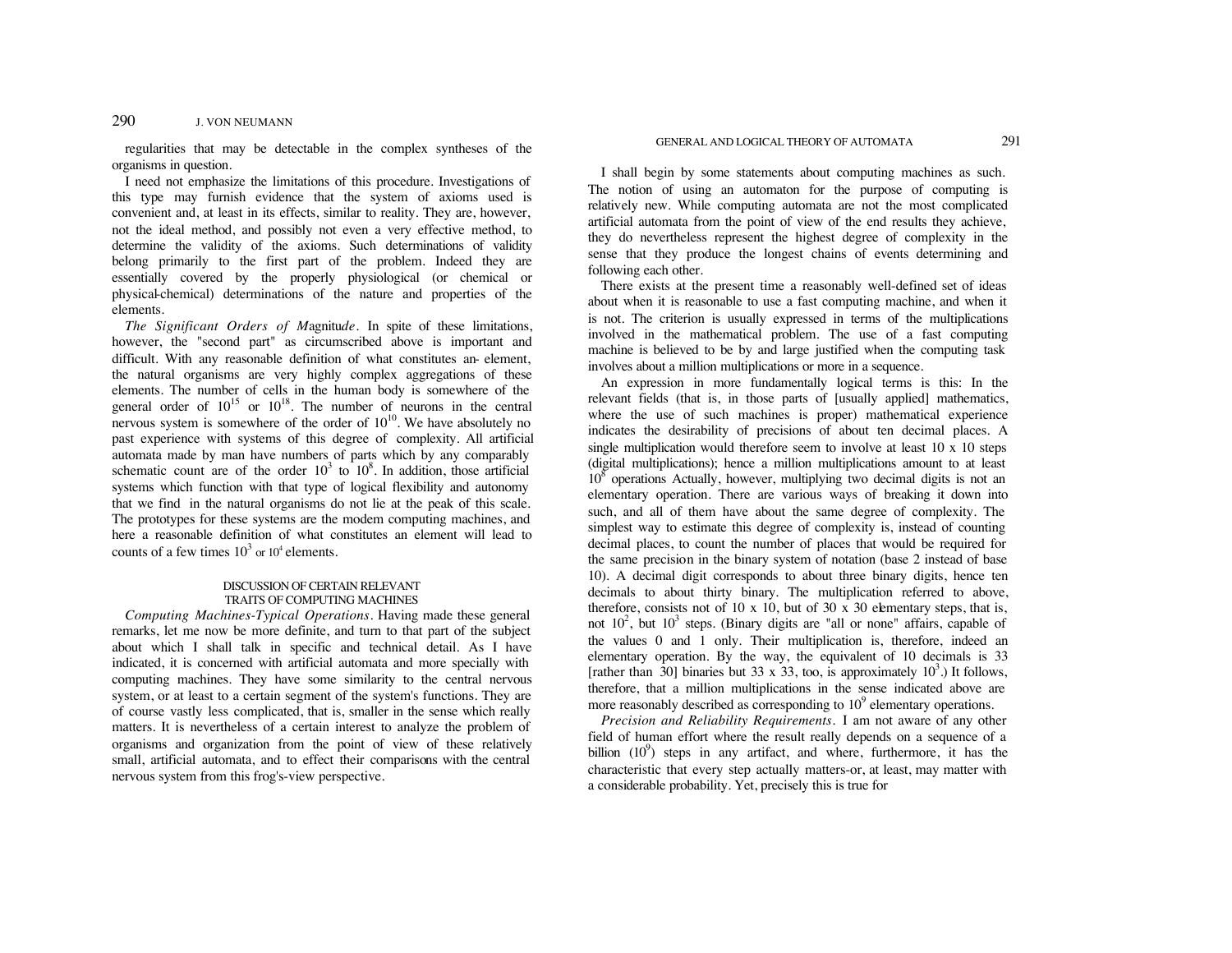computing machines-this is their most specific and most difficult characteristic.

Indeed, there have been in the last two decades automata which did perform hundreds of millions, or even billions, of steps before they produced a result. However, the operation of these automata is not serial. The large number of steps is due to the fact that, for a variety of reasons, it is desirable to do the same experiment over and over again. Such cumulative, repetitive procedures may, for instance, increase the size of the result, that is ( and this is the important consideration), increase the significant result, the "signal," relative to the "noise" which contaminates it. Thus any reasonable count of the number of reactions which a microphone gives before a verbally interpretable acoustic signal is produced is in the high tens of thousands. Similar estimates in television will give tens of millions, and in radar possibly many billions. If, however, any of these automata makes mistakes, the mistakes usually matter only to the extent of the fraction of the total number of steps which they represent. ( This is not exactly true in all relevant examples, but it represents the qualitative situation better than the opposite statement.) Thus the larger the number of operations required to produce a result, the smaller will be the significant contribution of every individual operation.

In a computing machine no such rule holds. Any step is (or may potentially be) as important as the whole result; any error can vitiate the result in its entirety. (This statement is not absolutely true, but probably nearly 30 per cent of all steps made are usually of this sort.) Thus a computing machine is one of the exceptional artifacts. They not only have to perform a billion or more steps in a short time, but in a considerable part of the procedure ( and this is a part that is rigorously specified in advance) they are permitted not a single error. In fact, in order to be sure that the whole machine is operative, and that no potentially degenerative malfunctions have set in, the present practice usually requires that no error should occur anywhere in the entire procedure.

This requirement puts the large, high-complexity computing machines in an altogether new light. It makes in particular a comparison between the computing machines and the operation of the natural organisms not entirely out of proportion.

*The Analogy Principle.* All computing automata fall into two great classes in a way which is immediately obvious and which, as you will see in a moment, carries over to living organisms. This classification is into analogy and digital machines.

Let us consider the analogy principle first. A computing machine may be based on the principle that numbers are represented by certain physical quantities. As such quantities we might, for instance, use the intensity of an electrical current, or the size of an electrical potential, or the number of degrees of arc by which a disk has been rotated (possibly in conjunction with the number of entire revolutions effected), etc. Operations like addition, multiplication, and integration may then be performed by finding various natural processes which act on these quantities in the desired way. Currents may be multiplied by feeding them into the two magnets of a dynamometer, thus producing a rotation. This rotation may then be transformed into an electrical resistance by the attachment of a rheostat; and, finally, the resistance can be transformed into a current by connecting it to two sources of fixed (and different) electrical potentials. The entire aggregate is thus a "black box" into which two currents are fed and which produces a current equal to their product. You are certainly familiar with many other ways in which a wide variety of natural processes can be used to perform this and many other mathematical operations.

The first well-integrated, large computing machine ever made was an analogy machine, V. Bush's Differential Analyzer. This machine, by the way, did the computing not with electrical currents, but with rotating disks. I shall not discuss the ingenious tricks by which the angles of rotation of these disks were combined according to various operations of mathematics.

I shall make no attempt to enumerate, classify, or systematize the wide variety of analogy principles and mechanisms that can be used in computing. They are confusingly multiple. The guiding principle without which it is impossible to reach an understanding of the situation is the classical one of all "communication theory"-the "signal to noise ratio." That is, the critical question with every analogy procedure is this: How large are the uncontrollable fluctuations of the mechanism that constitute the "noise," compared to the significant "signals" that express the numbers on which the machine operates? The usefulness of any analogy principle depends on how low it can keep the relative size of the uncontrollable fluctuations-the "noise level."

To put this in another way. No analogy machine exists which will really form the product of two numbers. What it will form is this product, plus a small but unknown quantity which represents the random noise of the mechanism and the physical processes involved. The whole problem is to keep this quantity down. This principle has controlled the entire relevant technology. It has, for instance, caused the adoption of seemingly complicated and clumsy mechanical devices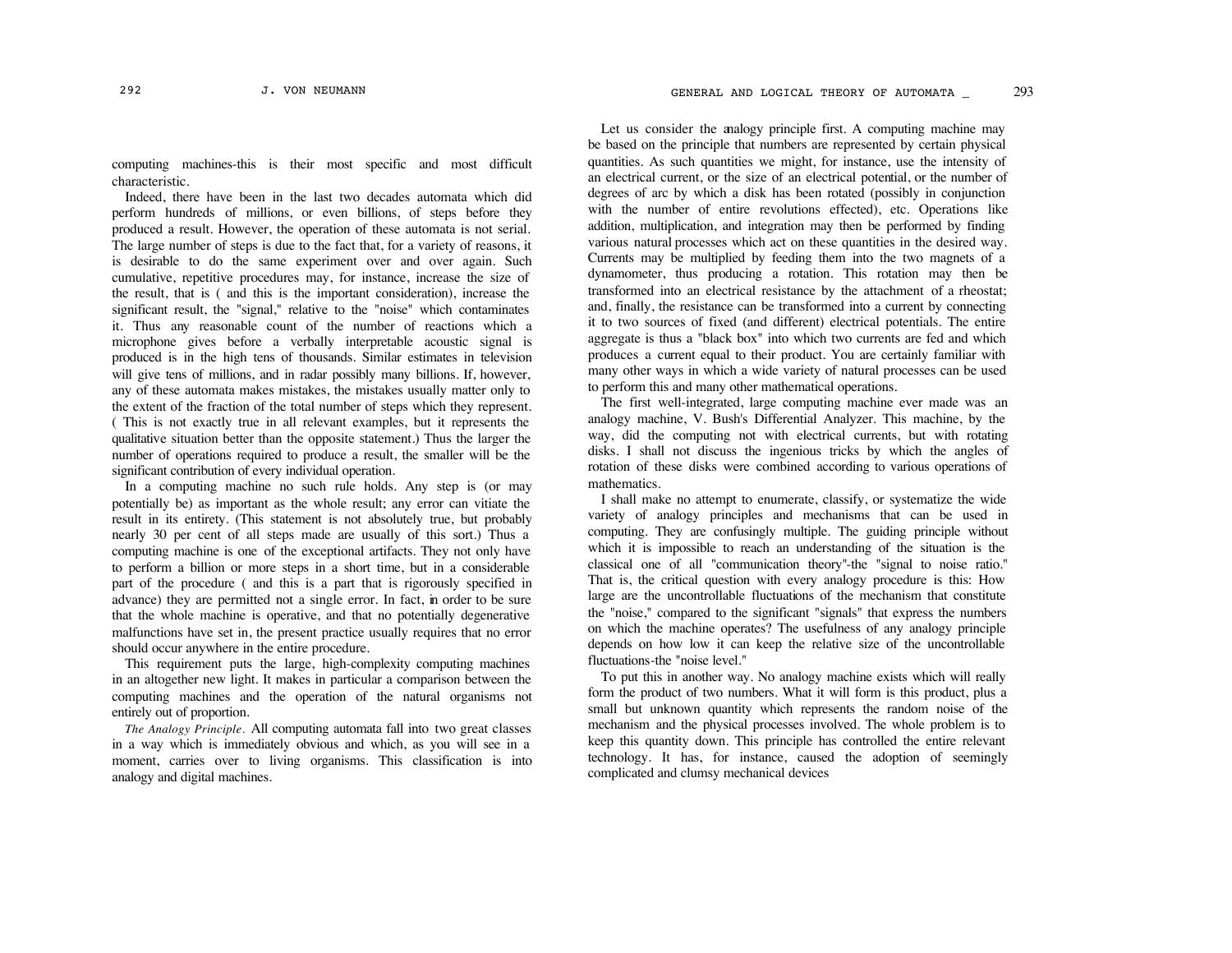instead of the simpler and elegant electrical ones. (This, at least, has been the case throughout most of the last twenty years. More recently, in certain applications which required only very limited precision the electrical devices have again come to the fore.) In comparing mechanical with electrical analogy processes, this roughly is true: Mechanical arrangements may bring this noise level below the "maximum signal level" by a factor of something like  $1:10^4$  or  $10^5$ . In electrical arrangements, the ratio is rarely much better than  $1:10^2$ . These ratios represent, of course, errors in the elementary steps of the calculation, and not in its final results. The latter will clearly be substantially larger.

*The Digital Principle.* A digital machine works with the familiar method of representing numbers as aggregates of digits. This is, by the way, the procedure which all of us use in our individual, non-mechanical computing, where we express numbers in the decimal system. Strictly speaking, digital computing need not he decimal. Any integer larger than one may be used as the basis of a digital notation for numbers. The decimal system (base 10) is the most common one, and all digital machines built to date operate in this system. It seems likely, however, that the binary (base 2) system will, in the end, prove preferable, and a number of digital machines using that system are now under construction.

The basic operations in a digital machine are usually the four species of arithmetic: addition, subtraction, multiplication, and division. We might at first think that, in using these, a digital machine possesses (in contrast to the analogy machines referred to above) absolute precision. This, however, is not the case, as the following consideration shows.

Take the case of multiplication. A digital machine multiplying two 10-digit numbers will produce a 20-digit number, which is their product, with no error whatever. To this extent its precision is absolute, even though the electrical or mechanical components of the arithmetical organ of the machine are as such of limited precision. As long as there is no breakdown of some component, that is, as long as the operation of each component produces only fluctuations within its preassigned tolerance limits, the result will be absolutely correct. This is, of course, the great and characteristic virtue of the digital procedure. Error, as a matter of normal operation and not solely (as indicated above) as an accident attributable to some definite breakdown, nevertheless creeps in, in the following manner. The absolutely correct product of two 10-digit numbers is a 20-digit number. If the machine is built to handle 10-digit numbers only, it will have to disregard the last 10 digits of this 20-digit number and work with the first 10 digits alone. (The small, though highly practical, improvement due to a possible modification of these digits by "round-off" may be disregarded here.) If, on the other hand, the machine can handle 20-digit numbers, then the multiplication of two such will produce 40 digits, and these again have to be cut down to 20, etc., etc. (To conclude, no matter what the maximum number of digits is for which the machine has been built, in the course of successive multiplications this maximum will be reached, sooner or later. Once it has been reached, the next multiplication will produce supernumerary digits, and the product will have to be cut to half of 'its digits [the first half, suitably rounded off]. The situation for a maximum of 10 digits is therefore typical, and we might as well use it to exemplify things.)

Thus the necessity of rounding off an (exact) 20-digit product to the regulation (maximum) number of 10 digits introduces in a digital machine qualitatively the same situation as was found above in an analogy machine. What it produces when a product is called for is not that product itself, but rather the product plus a small extra term-the round-off error. This error is, of course, not a random variable like the noise in an analogy machine. It is, arithmetically, completely determined in every particular instance. Yet its mode of determination is so complicated, and its variations throughout the number of instances of its occurrence in a problem so irregular, that it usually can be treated to a high degree of approximation as a random variable.

(These considerations apply to multiplication. For division the situation is even slightly worse, since a quotient can, in general, not be expressed with absolute precision by any finite number of digits. Hence here rounding off is usually already a necessity after the first operation. For addition and subtraction, on the other hand, this difficulty does not arise: The sum or difference has the same number of digits if there is no increase in size beyond the planned maximum] as the addends themselves. Size may create difficulties which are added to the difficulties of precision discussed here, but I shall not go into these at this time.)

# *The Role o f the Digital Procedure in Reducing the Noise Level.*

The important difference between the noise level of a digital machine, as described above, and of an analogy machine is not qualitative at all; it is quantitative. As pointed out above, the relative noise level of an analogy machine is never lower than 1 in  $10^3$ , and in many cases as high as 1 in  $10<sup>2</sup>$ . In the 10-place decimal digital machine referred to above the relative noise level (due to round-off) is 1 part in  $10^2$ . Thus the real importance of the digital procedure lies in its ability to reduce the computational noise level to an extent which is completely unobtainable by any other (analogy) procedure. In addition, further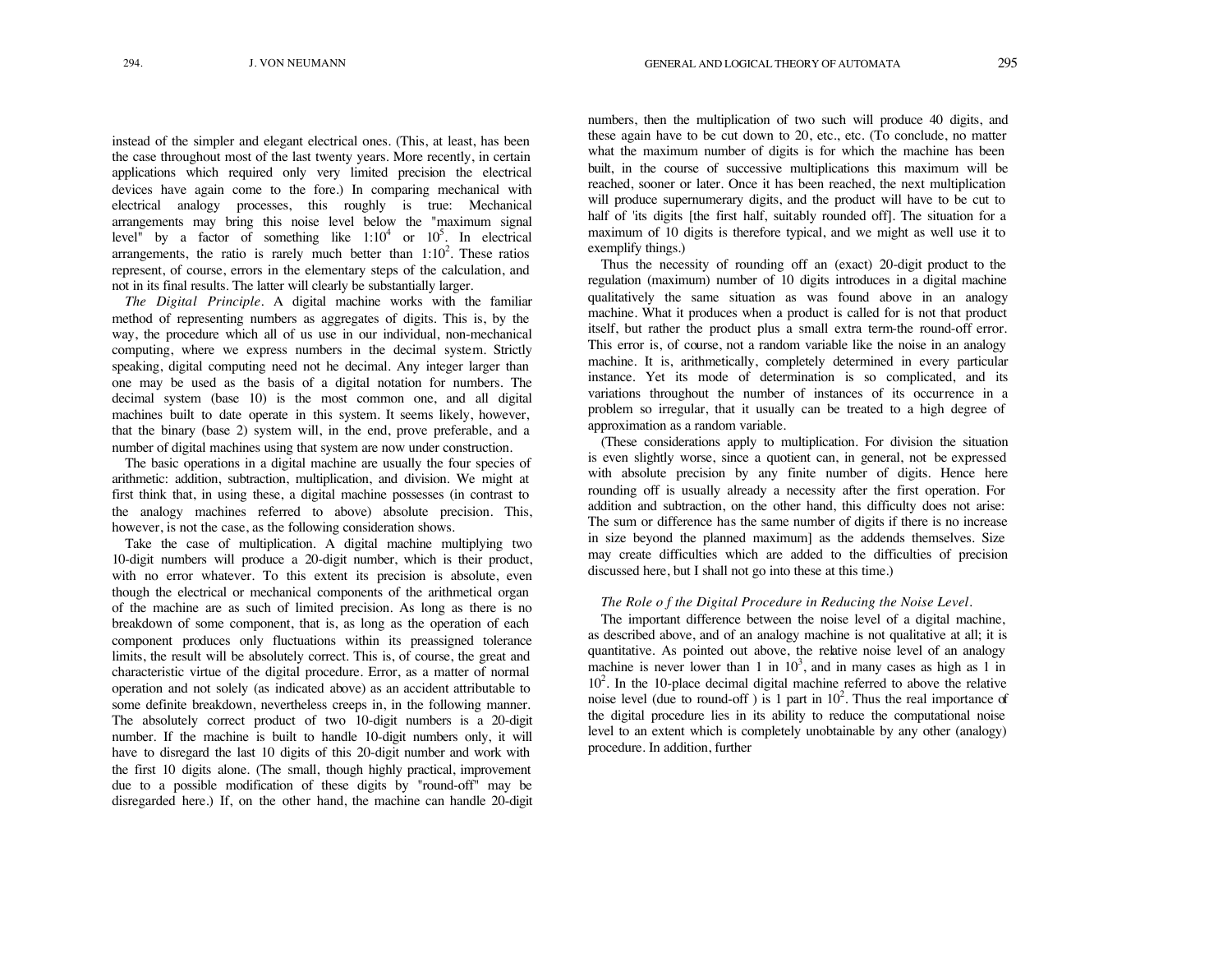reduction of the noise level is increasingly difficult in an analogy mechanism, and increasingly easy in a digital one. In all analogy machine a precision of 1 in  $10^3$  is easy to achieve; 1 in  $10^4$  somewhat difficult; 1 in  $10^5$  very difficult; and 1 in  $10^6$  impossible, in the present state of technology. In a digital machine, the above precisions mean merely that one builds the machine to 3, 4, 5, and 6 decimal places, respectively. Here the transition from each stage to the next one gets actually easier. Increasing a 3-place machine (if anyone wished to build such a machine) to a 4-place machine is a 33 per cent increase; going from 4 to 5 places, a 20 per cent increase; going from 5 to 6 places, a 17 per cent increase. Going from 10 to 11 places is only a 10 per cent increase. This is clearly an entirely different milieu, from the point of view of the reduction of "random noise," from that of physical processes. It is here-and not in its practically ineffective absolute reliability-that the importance of the digital procedure lies.

# COMPARISONS BETWEEN COMPUTING MACHINES AND LIVING ORGANISMS

*Mixed Character of Living Organisms.* When the central nervous system is examined, elements of both procedures; digital and analogy, are discernible.

The neuron transmits an impulse. This appears to be its primary function, even if the last word about this function and its exclusive or non-exclusive character is far from having been said. The nerve impulse seems in the main to be an all-or-none affair, comparable to a binary digit. Thus a digital element is evidently present, but it is equally evident that this is not the entire story. A great deal of what goes on in the organism is not mediated in this manner, but is dependent on the general chemical composition of the blood stream or of other humoral media. It is well known that there are various composite functional sequences in the organism which have to go through a variety of steps from the original stimulus to the ultimate effect-some of the steps being neural, that is, digital, and others humoral, that is, analogy. These digital and analogy portions in such a chain may alternately multiply. In certain cases of this type, the chain can actually feed back into itself, that is, its ultimate output may again stimulate its original input.

It is well known that such mixed (part neural and part humoral) feedback chains call produce processes of great importance. Thus the mechanism which keeps the blood pressure constant is of this mixed type. The nerve which senses and reports the blood pressure does it by a sequence of neural impulses, that is, in a digital manner. The muscular contraction which this impulse system induces may still be described as a superposition of many digital impulses. The influence of such a contraction on the blood stream is, however, hydrodynamical, and hence analogy. The reaction of the pressure thus produced back on the nerve which reports the pressure closes the circular feedback, and at this point the analogy procedure again goes over into a digital one. The comparisons between the living organisms and the computing machines are, therefore, certainly imperfect at this point. The living organisms are very complex-part digital and part analogy mechanisms. The computing machines, at least in their recent forms to which I am referring in this discussion, are purely digital. Thus I must ask you to accept this oversimplification of the system. Although I am well aware of the analogy component in living organisms, and it would be absurd to deny its importance, I shall, nevertheless, for the sake of the simpler discussion, disregard that part. I shall consider the living organisms as if they were purely digital automata.

*Affixed Character of Each Element.* In addition to this, one may argue that even the neuron is not exactly a digital organ. This point has been put forward repeatedly and with great force. There is certainly a great deal of truth in it, when one considers things in considerable detail. The relevant assertion is, in this respect, that the fully developed nervous impulse, to which all-or-none character can be attributed, is not an elementary phenomenon, but is highly complex. It is a degenerate state of the complicated electrochemical complex which constitutes the neuron, and which in its fully analyzed functioning must be viewed as an analogy machine. Indeed, it is possible to stimulate the neuron in such a way that the breakdown that releases the nervous stimulus will not occur. In this area of "subliminal stimulation," we find first (that is, for the weakest stimulations) responses which are proportional to the stimulus, and then (at higher, but still subliminal, levels of stimulation) responses which depend on more complicated non-linear laws, but are nevertheless continuously variable and not of the breakdown type. There are also other complex phenomena within and without the subliminal range: fatigue, summation, certain forms of self-oscillation, etc.

In spite of the truth of these observations, it should be remembered that they may represent an improperly rigid critique of the concept of an all-or-none organ. The electromechanical relay, or the vacuum tube, when properly used, are undoubtedly all-or-none organs. Indeed, they are the prototypes of such organs. Yet both of them are in reality complicated analogy mechanisms, which upon appropriately adjusted stimulation respond continuously, linearly or non-linearly, and exhibit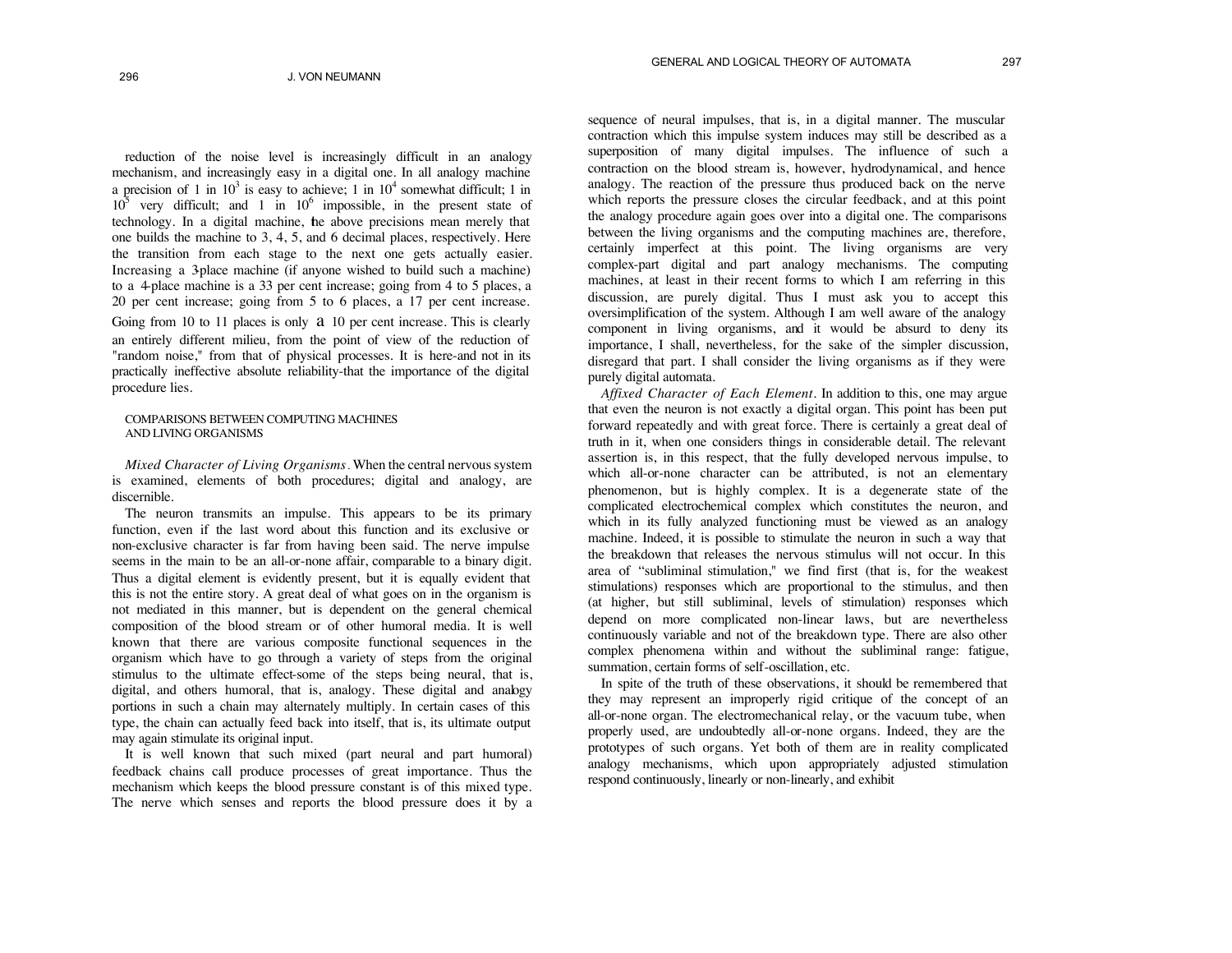the phenomena of "breakdown" or "all-or-none- response only under very particular conditions of operation. There is little difference between this performance and the above-described performance of neurons. To put it somewhat differently. None of these is an exclusively all-or-none organ (there is little in our technological or physiological experience to indicate that absolute all-or-none organs exist); this, however, is irrelevant. By an all-or-none organ we should rather mean one which fulfills the following two conditions. First, it functions in the all-or-none manner under certain suitable operating conditions. Second, these operating conditions are the ones under *which it* is normally used; they represent the functionally normal state of affairs within the large organism, of which it forms a part. Thus the important fact is not whether an organ has necessarily and under all conditions the all-or-none character-this is probably never the case-but rather whether in its proper context it functions primarily, and appears to be intended to function primarily, as an all-or-none organ. I realize that this definition brings in rather undesirable criteria of "propriety" of context, of "appearance" and "intention." I do not see, however, how we can avoid using them, and how we can forego counting on the employment of common sense in their application. I shall, accordingly, in what follows use the working *hypothesis that* the neuron is an all-or-none digital organ. I realize that the last word about this has not been said, but I hope that the above excursus on the limitations of this working hypothesis and the reasons for its use will reassure you. I merely want to simplify my discussion; I am not trying to prejudge any essential open question.

In the same sense, I think that it is permissible to discuss the neurons as electrical organs. The stimulation of a neuron, the development and progress of its impulse, and the stimulating effects of the impulse at a synapse can all be described electrically. The concomitant chemical and other processes are important in order to understand the internal functioning of a nerve cell. They may even be more important than the electrical phenomena. They seem, however, to be hardly necessary for a description of a neuron as a "black box," an organ of the all-or-none type. Again the situation is no worse here than it is for, say, a vacuum tube. Here, too, the purely electrical phenomena are accompanied by numerous other phenomena of solid state physics, thermodynamics, mechanics. All of these are important to understand the structure of a vacuum tube, but are best excluded from the discussion, if it is to treat the vacuum tube as a "black box" with a schematic description.

*The Concept of a Switching* Organ or Relay Organ. The neuron, as well as the vacuum tube, viewed under the aspects discussed above,

are then two instances of the same generic entity, which it is customary to call a "switching organ" or "relay organ." (The electromechanical relay is, of course, another instance.) Such an organ is defined as a "black box," which responds to a specified stimulus or combination of stimuli by an energetically independent response. That is, the response is expected to have enough energy to cause several stimuli of the same kind as the ones which initiated it. The energy of the response, therefore, cannot have been supplied by the original stimulus. It must originate in a different and independent source of power. The stimulus merely directs, controls the flow of energy from this source.

(This source, in the case of the neuron, is the general metabolism of the neuron. In the case of a vacuum tube, it is the power which maintains the cathode-plate potential difference, irrespective of whether the tube is conducting or not, and to a lesser extent the heater power which keeps "boiling" electrons out of the cathode. In the case of the electromechanical relay, it is the current supply whose path the relay is closing or opening.)

The basic switching organs of the living organisms, at least to the extent to which we are considering them here, are the neurons. The basic switching organs of the recent types of computing machines are vacuum tubes; in older ones they were wholly or partially electromechanical relays. It is quite possible that computing machines will not always be primarily aggregates of switching organs, but such a development is as yet quite far in the future. A development which may lie much closer is that the vacuum tubes may be displaced from their role of switching organs in computing machines. This, too, however, will probably not take place for a few years yet. I shall, therefore, discuss computing machines solely from the point of view of aggregates of switching organs which are vacuum tubes.

*Comparison of the Sizes of Large Computing Machines and Living Organisms. Two* well-known, very large vacuum tube computing machines are in existence and in operation. Both consist of about 20,000 switching organs. One is a pure vacuum tube machine. (It belongs to the U. S. Army Ordnance Department, Ballistic Research Laboratories, Aberdeen, Maryland, designation "ENIAC.") The other is mixed-part vacuum tube and part electromechanical relays. (It belongs to the I. B. M. Corporation, and is located in New York, designation "SSEC.") These machines are a good deal larger than what is likely to be the size of the vacuum tube computing machines which will come into existence and operation in the next few years. It is probable that each one of these will consist of 2000 to 6000 switching organs. (The reason for this decrease lies in a different attitude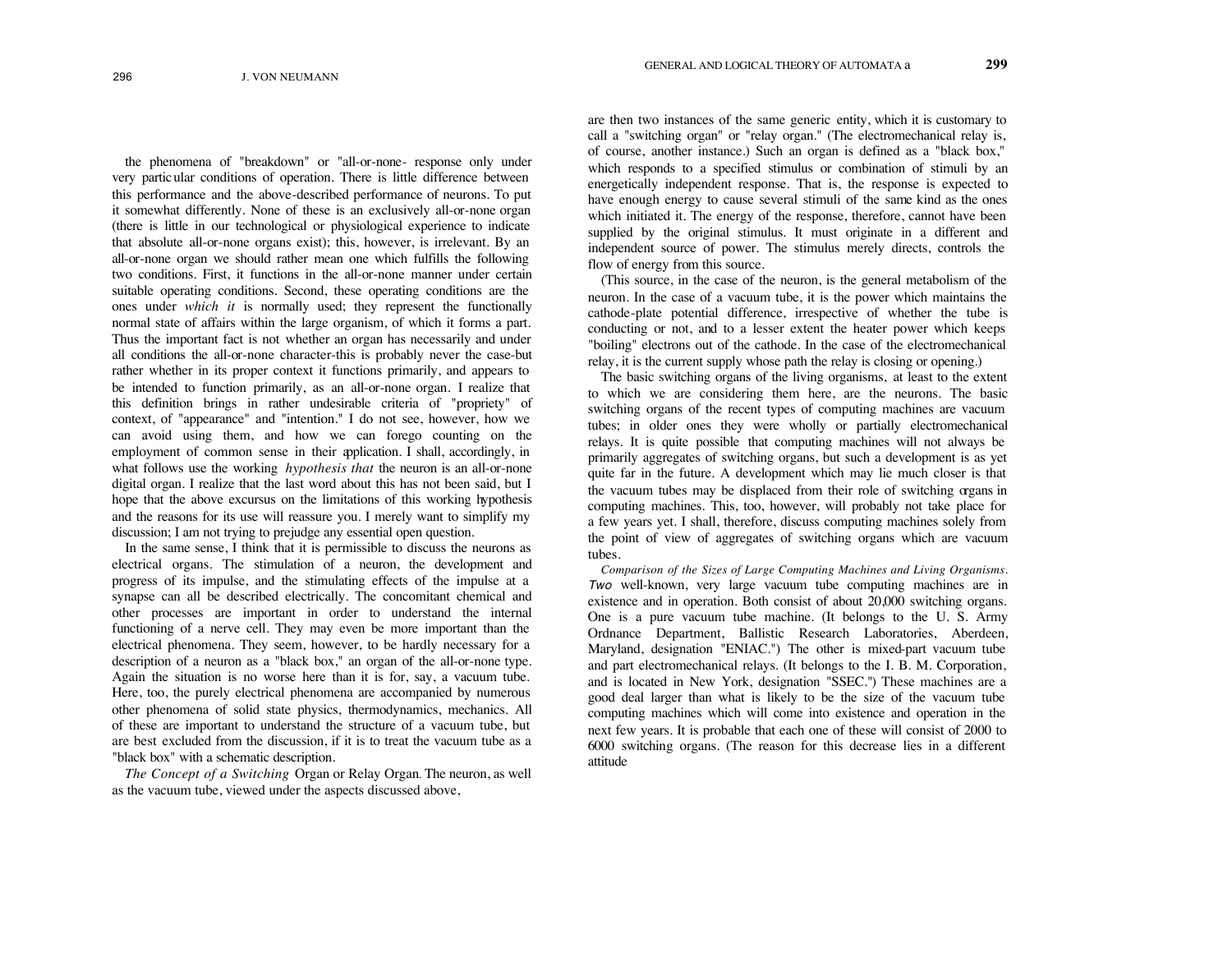about the treatment of the "memory," which I will not discuss here.) It is possible that in later years the machine sizes will increase again, but it is not likely that 10,000 (or perhaps a few times 10,000) switching organs will be exceeded as long as the present techniques and philosophy are employed. To sum up, about  $10^4$  switching organs seem to be the proper order of magnitude for a computing machine.

In contrast to this, the number of neurons in the central nervous system has been variously estimated as something of the order of  $10^{10}$ . I do not know how good this figure is, but presumably the exponent at least is not too high, and not too low by more than a unit. Thus it is very conspicuous that the central nervous system is at least a million times larger than the largest artificial automaton that we can talk about at present. It is quite interesting to inquire why this should be so and what questions of principle are involved. It seems to me me that a few very clear-cut questions of principle are indeed involved.

# *Determination of the Significant Ratio of Sizes fur the Elements.*

Obviously, the vacuum tube, as we know it, is gigantic compared to a nerve cell. Its physical volume is about a billion times larger, and its energy dissipation is about a billion times greater. (It is, of course, impossible to give such figures with a unique validity, but the above ones are typical.) There is, on the other hand, a certain compensation for this. Vacuum tubes can be made to operate at exceedingly high speeds in applications other than computing machines, but these need not concern us here. In computing machines the maximum is a good deal lower, but it is still quite respectable. In the present state of the art, it is generally believed to be somewhere around a million actuations per second. The responses of a nerve cell are a good deal slower than this, perhaps 1/2000 of a second, and what really matters, the minimum time-interval required from stimulation to complete recovery and, possibly, renewed stimulation. is still longer than this .it best approximately 1/2000 of a second. This gives a ratio of 1:5000, which, however, may he somewhat too favorable to the vacuum tube, since vacuum tubes, when used as switching organs at the 1,000.000 steps per second rate, are practically never run at a 100 per cent duty cycle. A ratio like 1:2000 would, therefore, seem to he more equitable. Thus the vacuum tube, at something like a billion times the expense, outperforms the neuron by a factor of somewhat over 1000. There is, therefore, some justice in saying that it is less efficient by a factor of the order of a million.

The basic fact is, in every respect, the small size of the neuron compared to the vacuum tube. This ratio is about a billion, as pointed out above. What is it due to?

#### GENERAL AND LOGICAL THEORY OF AUTOMATA . 301

Analysis of *the Reasons for the Extreme Ratio of Sizes.* The origin of this discrepancy lies in the fundamental control organ or, rather, control arrangement of the vacuum tube as compared to that of the neuron. In the vacuum tube the critical area of control is the space between the cathode (where the active agents, the electrons, originate) and the grid (which controls the electron flow). This space is about one millimeter deep. The corresponding entity in a neuron is the wall of the nerve cell, the "membrane." Its thickness is about a micron (1/1000 millimeter), or somewhat less. At this point, therefore, there is a ratio of approximately 1:1000 in linear dimensions. This, by the way, is the main difference. The electrical fields, which exist in the controlling space, are about the same for the vacuum tube and for the neuron. The potential differences by which these organs can be reliably steered are tens of volts in one case and tens of millivolts in the other. Their ratio is again about 1:1000, and hence their gradients ( the field strengths) are about identical. Now a ratio of 1:1000 in linear dimensions corresponds to a ratio of 1:1,000,000,000 in volume. Thus the discrepancy factor of a billion in 3-dimensional size ( volume ) corresponds, as it should, to a discrepancy factor of 1000 in linear size, that is, to the difference between the millimeter interelectrode-space depth of the vacuum tube and the micron membrane thickness of the neuron.

It is worth noting, although it is by no means surprising, how this divergence between objects, both of which are microscopic and are situated in the interior of the elementary components leads to impressive macroscopic differences between the organisms built upon them. This difference between a millimeter object and a micron object causes the ENIAC to weigh 30 tons and to dissipate 150 kilowatts of energy, while the human central nervous system, which is functionally about a million times larger, has the weight of the order of a pound and is accommodated within the human skull. In assessing the weight and size of the ENIAC as stated above, we should also remember that this huge apparatus is needed in order to handle 20 numbers of 10 decimals each, that is, a total of 200 decimal digits, the equivalent of about 700 binary digits-merely 700 simultaneous pieces of "yes-no" information)

*Technological Interpretation* of *These Reasons.* These considerations should make it clear that our present technology is still very imperfect in handling information at high speed .and high degrees of complexity. The apparatus which results is simply enormous, both physically and in its energy requirements.

The weakness of this technology lies probably, in part at least, in the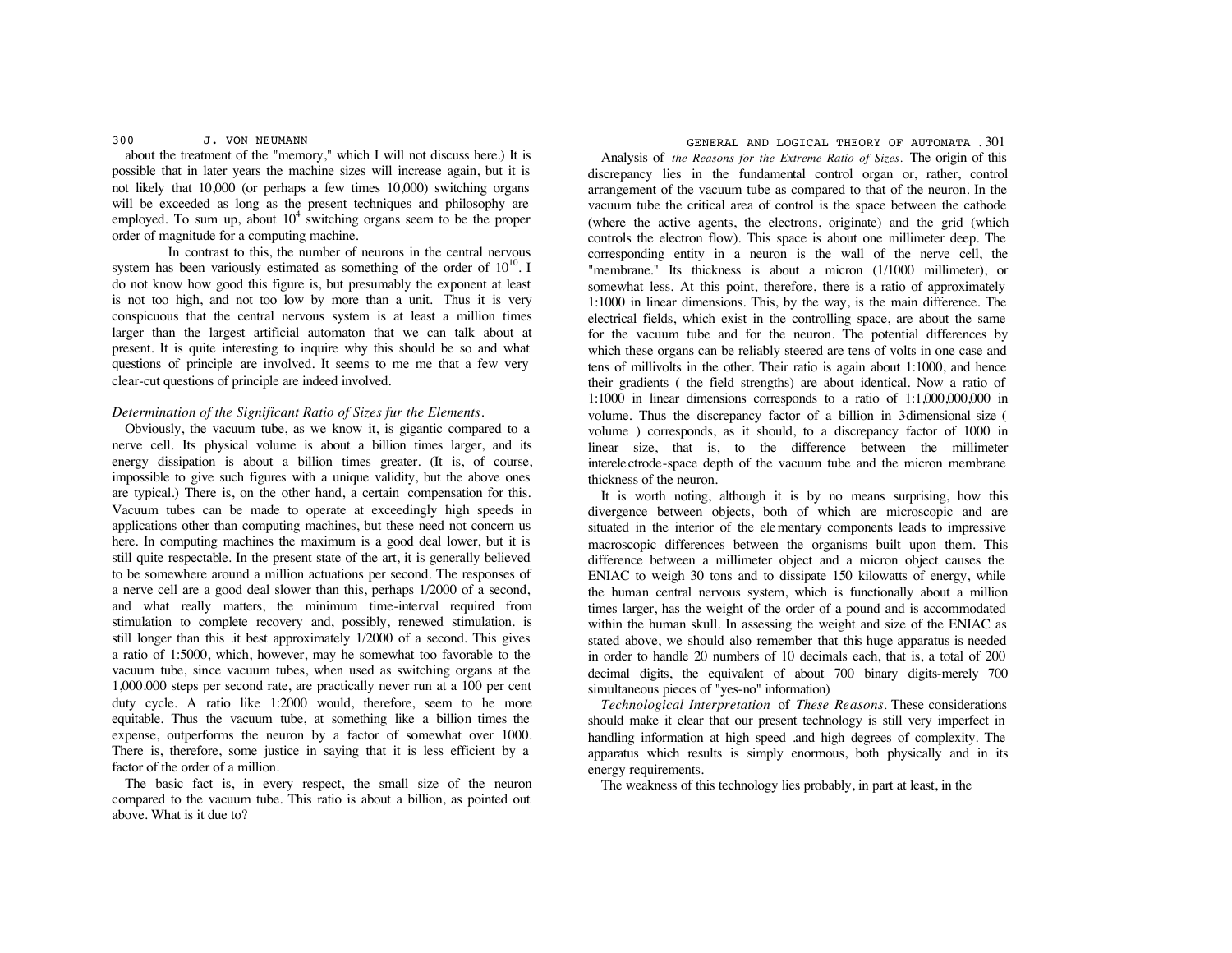materials employed. Our present techniques involve the using of metals, with rather close spacings, and at certain critical points separated by vacuum only. This combination of media has a peculiar mechanical instability that is entirely alien to living nature. By this I mean the simple fact that, if a living organism is mechanically injured, it has a strong tendency to restore itself. If, on the other hand, we hit a man-made mechanism with a sledge hammer, no such restoring tendency is apparent. If two pieces of metal are close together, the small vibrations and other mechanical disturbances, which always exist in the ambient medium, constitute a risk in that they may bring them into contact. If they were at different electrical potentials, the next thing that may happen after this short circuit is that they can become electrically soldered together and the contact becomes permanent. At this point, then, a genuine and permanent breakdown will have occurred. When we injure the membrane of a nerve cell, no such thing happens. On the contrary, the membrane will usually reconstitute itself after a short delay.

It is this mechanical instability of our materials which prevents us from reducing sizes further. This instability and other phenomena of a comparable character make the behavior in our componentry less than wholly reliable, even at the present sizes. Thus  $\dot{t}$  is the inferiority of our materials, compared with those used in nature, which prevents us from attaining the high degree of complication and the small dimensions which have been attained by natural organisms.

# THE FUTURE LOGICAL THEORY OF AUTOMATA

*Further Discussion of the Factors That Limit the Present Size of Artificial Automata.* We have emphasized how the complication is limited in artificial automata, that is, the complication which can be handled without extreme difficulties and for which automata can still be expected to function reliably. Two reasons that put a limit on complication in this sense have already been given. They are the large size and the limited reliability of the componentry that we must use, both of them due to the fact that we are employing materials which seem to be quite satisfactory in simpler applications, but. marginal and inferior to the natural ones in this highly complex application. There is, however, a third important limiting factor, and we should now turn our attention to it. This factor is of an intellectual, and not physical, character.

GENERAL AND LOGICAL THEORY OF AUTOMATA303

*The Limitation Which Is Due to the Lack of a Logical Theory of Automata.* We are very far from possessing a theory of automata which deserves that name, that is, a properly mathematical-logical theory.

There exists today a very elaborate system of formal logic, and, specifically, of logic as applied to mathematics. This is a discipline with many good sides, but also with certain serious weaknesses. This is not the occasion to enlarge upon the good sides, which I have certainly no intention to belittle. About the inadequacies, however, this may be said: Everybody who has worked in formal logic will confirm that it is one of the technically most refractory parts of mathematics. The reason for this is that it deals with rigid, all-or-none concepts, and has very little contact with the continuous concept of the real or of the complex number, that is, with mathematical analysis. Yet analysis is the technically most successful and best-elaborated part of mathematics. Thus formal logic is, by the nature of its approach, cut off from the best cultivated portions of mathematics, and forced onto the most difficult part of the mathematical terrain, into combinatorics.

The theory of automata, of the digital, all-or-none type, as discussed up to now, is certainly a chapter in formal logic. It would, therefore, seem that it will have to share this unattractive property of formal logic. It will have to be, from the mathematical point of view, combinatorial rather than analytical.

*Probable Characteristics of Such a Theory.* Now it seems to me that this will in fact not be the case. In studying the functioning of automata, it is clearly necessary to pay attention to a circumstance which has never before made its appearance in formal logic.

Throughout all modern logic, the only thing that is important is whether a result can be achieved in a finite number of elementary steps or not. The size of the number of steps which are required, on the other hand, is hardly ever a concern of formal logic. Any finite sequence of correct steps is, as a matter of principle, as good as any other. 1t is a matter of no consequence whether the number is small or large, or even so large that it couldn't possibly be carried out in a lifetime, or in the presumptive lifetime of the stellar universe as we know it. In dealing with automata, this statement must he significantly modified. In the case of an automaton the thing which matters is not only whether it can reach a certain result in a finite number of steps at all but also how many such steps are needed. There are two reasons. First, automata are constructed in order to reach certain results in certain pre-assigned durations, or at least in pre-assigned orders of magnitude of duration. Second, the componentry employed has in every individual operation a small but nevertheless non-zero probability of failing. In a sufficiently long chain of operations the cumulative effect of these individual probabilities of failure may (if unchecked) reach the order of magnitude of unity-at which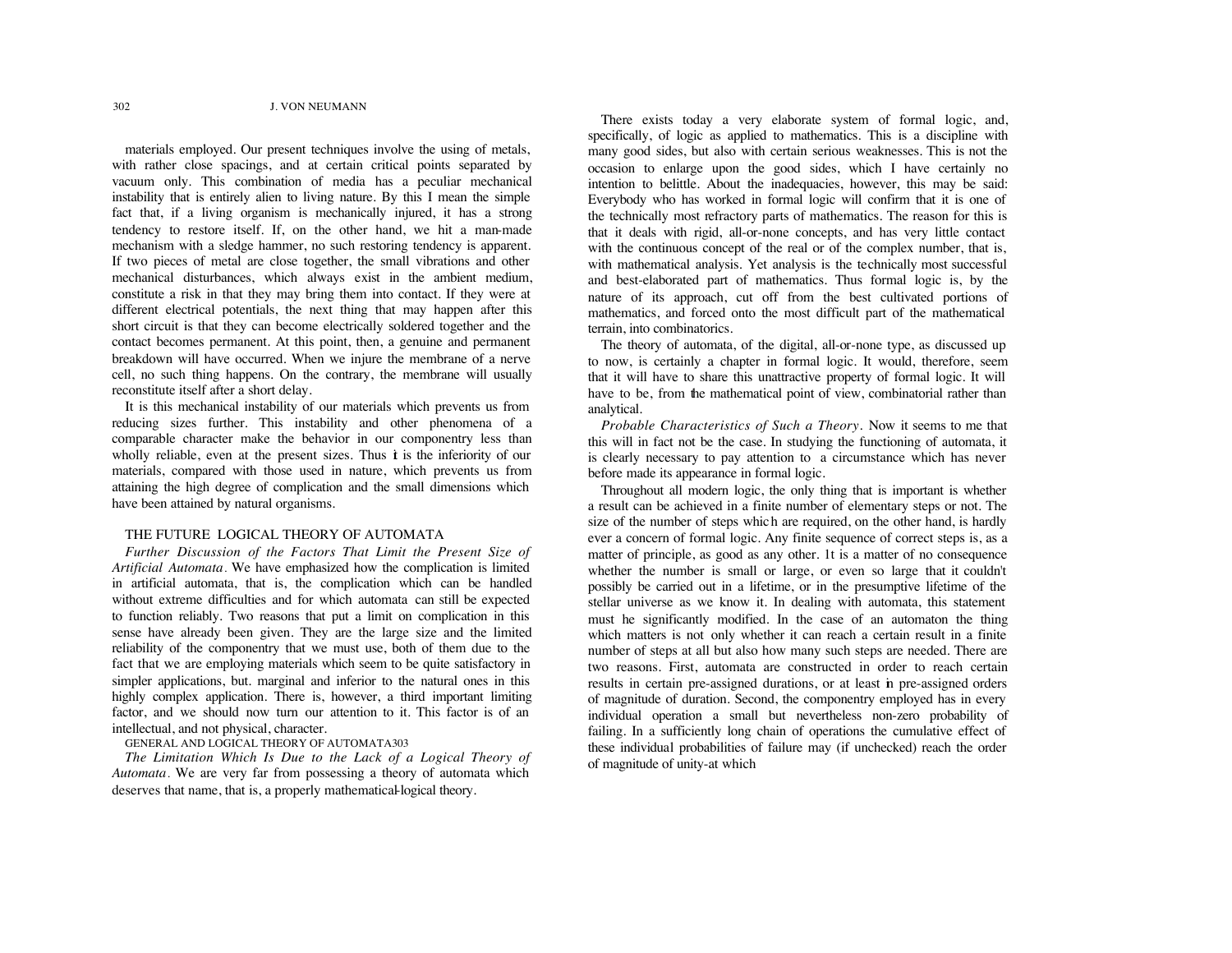point it produces, in effect, complete unreliability. The probability levels which are involved here are very low, but still not too far removed from the domain of ordinary technological experience. It is not difficult to estimate that a high-speed computing machine, dealing with a typical problem, may have to perform as much as 10' 2 individual operations. The probability of error on an individual operation which can be tolerated must, therefore, be small compared to 10-12. I might mention that an electromechanical relay ( a telephone relay) is at present considered acceptable if its probability of failure on an individual operation is of the order 10-s. It is considered excellent if this order of probability is 10^-9 Thus the reliabilities required in a high-speed computing machine are higher, but not prohibitively higher, than those that constitute sound practice in certain existing industrial fields. The actually obtainable reliabilities are, however, not likely to leave a very wide margin against the minimum requirements just mentioned. An *exhaustive study* and a nontrivial theory will, therefore, certainly be called for.

Thus the logic of automata will differ from the present system of formal logic in two relevant respects.

1. The actual length of "chains of reasoning," that is, of the chains of operations, will have to be considered.

2. The operations of logic (syllogisms, conjunctions, disjunctions, negations, etc., that is, in the terminology that is customary for automata, various forms of gating, coincidence, anti-coincidence, blocking, etc., actions) will all have to be treated by procedures which allow exceptions ( malfunctions ) with low but non-zero probabilities. All of this will lead to theories which are much less rigidly of an all-or-none nature than past and present formal logic. They will be of a much less combinatorial, and much more analytical, character. In fact, there are numerous indications to make us believe that this new system of formal logic will move closer to another discipline which has been little linked in the past with logic. This is thermodynamics, primarily in the form it was received from Boltzmann, and is that part of theoretical physics which comes nearest in some of its aspects to manipulating and measuring information. Its techniques are indeed much more analytical than combinatorial, which again illustrates the point that I have been trying to make above. It would, however, take me too far to go into this subject more thoroughly on this occasion.

All of this. re-emphasizes the conclusion that was indicated earlier, that a detailed, highly mathematical, and more specifically analytical, theory of automata and of information is needed. We possess curly

the first indications of such a theory at present. In assessing artificial automata, which are, as I discussed earlier, of only moderate size, it has been possible to get along in a rough, empirical manner without such a theory. There is every reason to believe that this will not be possible with more elaborate automata.

*,Effects of the Lack of a Logical Theory of Automata on the Procedures in Dealing with Errors.* This, then, is the last, and very important, limiting factor. It is unlikely that we could construct automata of a much higher complexity than the ones we now have, without possessing a very advanced and subtle theory of automata and information. A fortiori, this is inconceivable for automata of such enormous complexity as is possessed by the human central nervous system.

This intellectual inadequacy certainly prevents us from getting much farther than we are now.

A simple manifestation of this factor is our present relation to error checking. In living organisms malfunctions of components occur. The organism obviously has a way to detect them and render them harmless. It is easy to estimate that the number of nerve actuations which occur in a normal lifetime must be d the order of 102. Obviously, during this chain of events there never occurs a malfunction which cannot be corrected by the organism itself, without any significant outside intervention. The system must, *therefore, contain* the *necessary arrangements* to diagnose errors as they occur, to readjust the organism so as to minimize the effects of the errors, and finally to correct or to block permanently the faulty components. Our *modus procedendi* with respect to malfunctions in our artificial automata is entirely different. Here the actual practice, which has the consensus of all experts of the field, is somewhat like this: Every effort is made to detect (by mathematical or by automatical checks) every error as soon as it occurs. Then an attempt is made to isolate the component that caused the error as rapidly as feasible. This may be done partly automatically, but in any case a significant part of this diagnosis must be effected by intervention from the outside. Once the faulty component has been identified, it is immediately corrected or replaced.

Note the difference in these two attitudes. The basic principle of dealing with malfunctions in nature is to make their effect as unimportant as possible and to apply correctives, if they are necessary at all, at leisure. 1n our dealings with artificial automata, on the other hand, we require an immediate diagnosis. Therefore, we are trying to arrange the automata in such a manner that errors will become as conspicuous as possible, and intervention and correction follow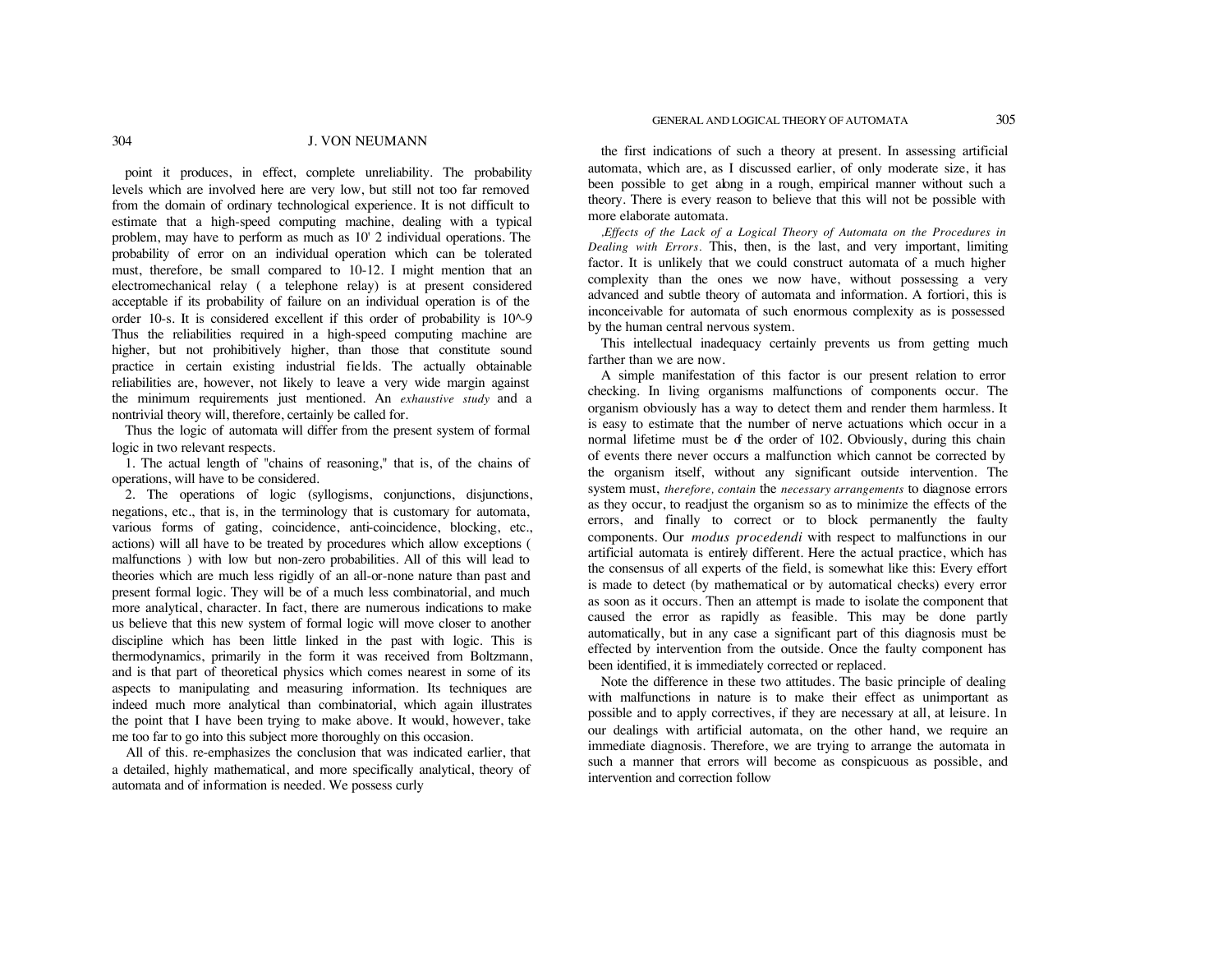immediately. In other words, natural organisms are constructed to make errors as inconspicuous, as harmless, as possible. Artificial automata are designed to make errors as conspicuous, as disastrous, as possible. The rationale of this difference is not far to seek. Natural organisms are sufficiently well conceived to be able to operate even when malfunctions have set in. They can operate in spite of malfunctions, and their subsequent tendency is to remove these malfunctions. An artificial automaton could certainly be designed so as to be able to operate normally in spite of a limited number of malfunctions in certain limited areas. Any malfunction, however, represents a considerable risk that some generally degenerating process has already set in within the machine. It is, therefore, necessary to intervene immediately, because *a* machine which has begun to malfunction has only rarely a tendency to restore itself, and will more probably go from bad to worse. All of this comes back to one thing. With our artificial automata we are moving much more in the dark than nature appears to be with its organisms. We are, and apparently, at least at present, have to be, much more "scared" by the occurrence of an isolated error and by the malfunction which must. be behind it. Our behavior is clearly that of overcaution, generated by ignorance.

*The Single-Error Principle.* A minor side light to this is that almost all our error-diagnosing techniques are based on the assumption that the machine contains only one faulty component. In this case, iterative subdivisions of the machine into parts permit us to determine which portion contains the fault. As soon as the possibility exists that the machine may contain several faults, these, rather powerful, dichotomic methods of diagnosis are lost. Error diagnosing then becomes an increasingly hopeless proposition. The high premium on keeping the number of errors to be diagnosed down to one, or at any rate as low as possible, again illustrates our ignorance in this field, and is one of the main reasons why errors must be made as conspicuous as possible, in order to be recognized and apprehended as soon after their occurrence as feasible, that is, before further errors have had time to develop.

## PRINCIPLES OF DIGITALIZATION

*Digitalization o f Continuous Quantities: the Digital Expansion Method and the Counting Method.* Consider the digital part of a natural organism; specifically, consider the nervous system. It seems that we are indeed justified in assuming that this is a digital mechanism, that it transmits messages which are made up of signals possessing the all-or-none character. ( See also the earlier discussion, page 10. )

In other words, each elementary signal, each impulse, simply either is or is not there, with no further shadings. A particularly relevant illustration of this fact is furnished by those cases where the underlying problem has the opposite character, that is, where the nervous system is actually called upon to transmit a continuous quantity. Thus the case of a nerve which has to report on the value of a pressure is characteristic.

Assume, for example, that a pressure (clearly a continuous quantity) is to be transmitted. It is well known how this trick is done. The nerve which does it still transmits nothing but individual all-or-none impulses. How does it then express the continuously numerical value of pressure in terms of these impulses, that is, of digits? In other words, how does it encode a continuous number into a digital notation? It does certainly not do it by expanding the number in question into decimal (or binary, or any other base) digits in the conventional sense. What appears to happen is that it transmits pulses at a frequency which varies and which is within certain limits proportional to the continuous quantity in question, and generally a monotone function of it. The mechanism which achieves this "encoding" is, therefore, essentially a frequency modulation system.

The details are known. The nerve has a finite recovery time. In other words, after it has been pulsed once, the time that has to lapse before another stimulation is possible is finite and dependent upon the strength of the ensuing (attempted ) stimulation. Thus, if the nerve is under the influence of a continuing stimulus (one which is uniformly present at all times, like the pressure that is being considered here), then the nerve will respond periodically, and the length of the period between two successive stimulations is the recovery time referred to earlier, that is, a function of the strength of the constant stimulus (the pressure in the present case). Thus, under a high pressure, the nerve may be able to respond every 8 milliseconds, that is, transmit at the rate of 125 impulses per second; while under the influence of a smaller pressure it may be able to repeat only every 14 milliseconds, that is, transmit at the rate of 71 times per second. This is very clearly the behavior of a genuinely yes-or-no organ, of a digital organ. It is very instructive, however. that it uses a "count" rather than a "decimal expansion" ( or "binary expansion," etc.) method.

Comparison *of the Two Methods The Preference of Living* Organisms *for the Counting Method,* Compare the merits and demerits of these two methods. The counting method is certainly loss efficient than the expansion method. In order to express a number of about a million (that is, a physical quantity of a million distin11guishable resolution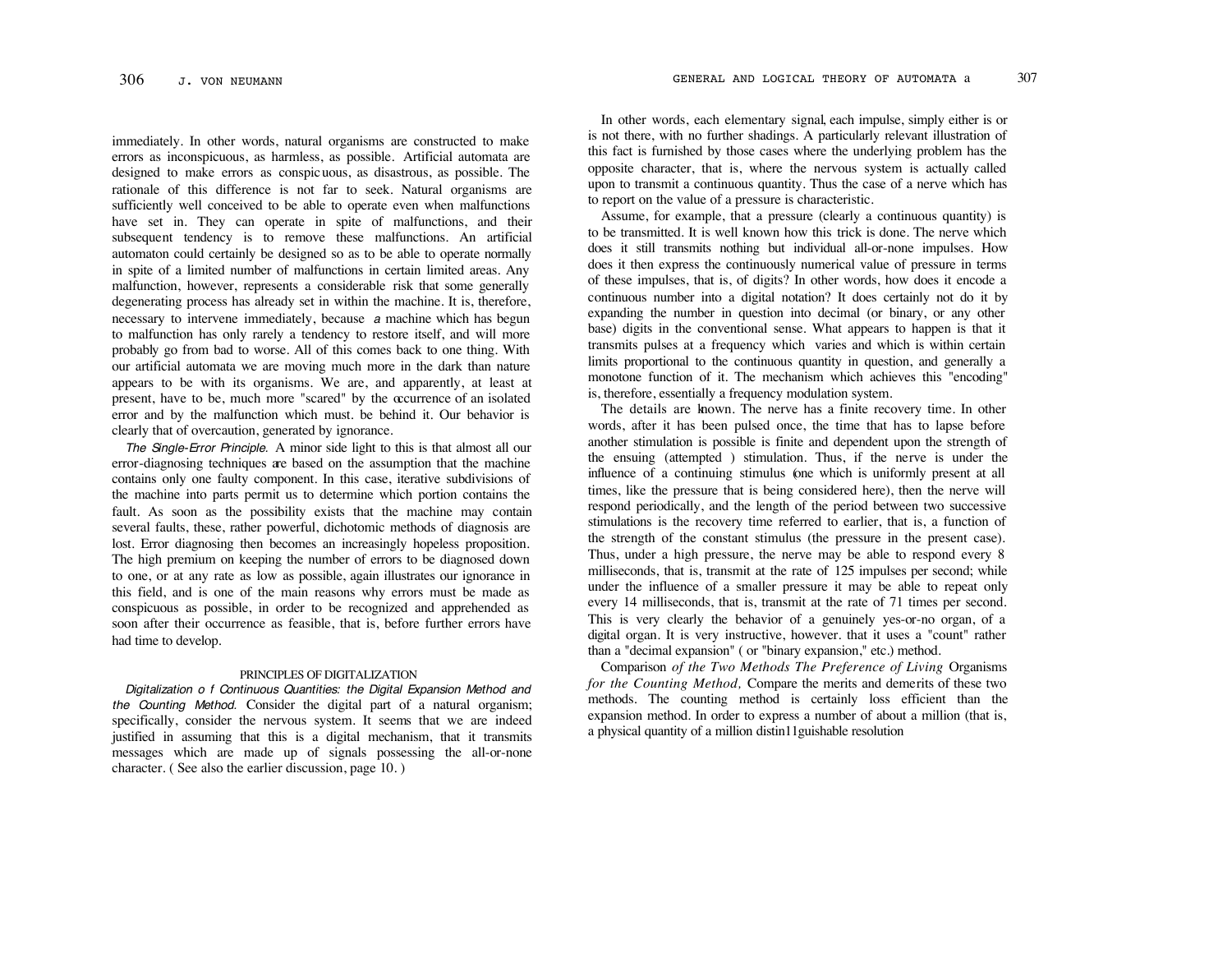steps) by counting, a million pulses have to be transmitted. In order to express a number of the same size by expansion, 6 or 7 decimal digits are needed,. that is, about 20 binary digits. Hence, in this case only 20 pulses are needed. Thus our expansion method is much more economical in notation than the counting methods which are resorted to by nature. On the other hand, the counting method has a high stability and safety from error. If you express a number of the order of a million by counting and miss a count, the result is only irrelevantly changed. If you express it by (decimal or binary) expansion, a single error in a single digit may vitiate the entire result. Thus the undesirable trait of our computing machines reappears in our digital expansion system; in fact, the former is clearly deeply connected with, and partly a consequence of, the latter. The high stability and nearly error-proof character of natural organisms, on the other hand, is reflected in the counting method that they seem to use in this case. All of this reflects a general rule. You can increase the safety from error by a reduction of the efficiency of the notation, or, to say it positively, by allowing redundancy of notation. Obviously, the simplest form of achieving safety by redundancy is to use the, per se, quite unsafe digital expansion notation, but to repeat every such message several times. In the case under discussion, nature has obviously resorted to an even more redundant and even safer system.

There are, of course, probably other reasons why the nervous system uses the counting rather than the digital expansion. The encoding-decoding facilities required by the former are much simpler than those required by the latter. It is true, however, that nature seems to be willing and able to go much further in the direction of complication than we are, or rather than we can afford to go. One may, therefore, suspect that if the only demerit of the digital expansion system were its greater logical complexity, nature would not, for this reason alone, have rejected it. It is, nevertheless, trite that we have nowhere an indication of its use in natural organisms. It is difficult to tell how much "final" validity one should attach to this observation. The point deserves at any rate attention, and should receive it in future investigations of the functioning of the nervous system.

#### FORMAL NEURAL NETWORKS

*The McCulloch-Pitts Theory of Formal Neural Networks. A* great deal more could be said about these things from the logical and the organizational point of view, but I shall not attempt to say it here. I shall instead go on to discuss what is probably the most significant result obtained with the axiomatic method up to now. b mean the

remarkable theorems of McCulloch and Pitts on the relationship of fogies and neural networks.

In this discussion I shall, as I have said, take the strictly axiomatic point of view. I shall, therefore, view a neuron as a "black box" with a certain number of inputs that receive stimuli and an output that emits stimuli. To be specific, I shall assume that the input connections of each one of these can be of two types, excitatory and inhibitory. The boxes themselves are also of two types, threshold 1 and threshold 2. These concepts are linked and circumscribed by the following definitions. In order to stimulate such an organ it is necessary that it should receive simultaneously at least as many stimuli on its excitatory inputs as correspond to its threshold, and not a single stimulus on any one of its inhibitory inputs. If it has been thus stimulated, it will after a definite time delay (which is assumed to be always the same, and may be used to define the unit of time) emit an output pulse. This pulse can be taken by appropriate connections to any number of inputs of other neurons ( also to any of its own inputs) and will produce at each of these the same type of input stimulus as the ones described above.

It is, of course, understood that this is an oversimplification of the actual functioning of a neuron. I have already discussed the character, the limitations, and the advantages of the axiomatic method. (See pages 2 and 10. ) They all apply here, and the discussion which follows is to be taken in this sense.

McCulloch and Pitts have used these units to build up complicated networks which may be called "formal neural networks:" Such a system is built up of any number of these units, with their inputs and outputs suitably interconnected with arbitrary complexity. The "functioning" of such a network may be defined by singling out some of the inputs of the entire system and some of its outputs, and then describing what original stimuli on the former are to cause what ultimate stimuli on the latter.

*The Main Result of the McCulloch-Pitts Theory.* McCulloch and Pitts' important result is that any functioning in this sense which can be defined at all logically, strictly, and unambiguously in a finite number of words can also be realized by such a formal neural network.

It is well to pause at this point and to consider what the implications are. It has often been claimed that the activities and functions of the human nervous system are so complicated that no ordinary mechanism could possibly perform them. It has also been attempted to name specific functions which by their nature exhibit this limitation. It has been attempted to show that such specific functions, logically, com-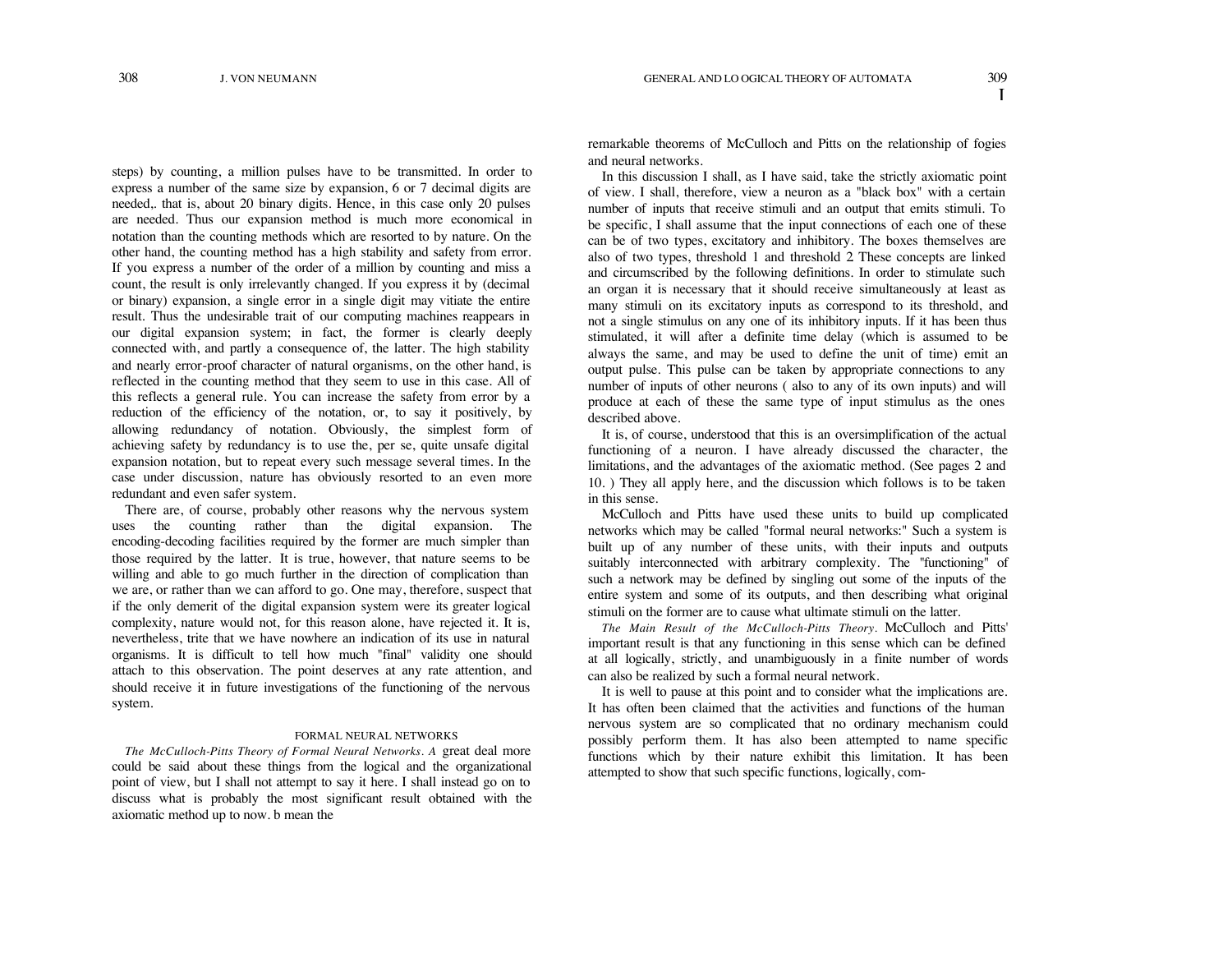pletely described, are per se unable of mechanical, neural realization. The McCulloch-Pitts result puts an end to this. It proves that anything that can be exhaustively and unambiguously described, anything that can be completely and unambiguously put into words, is ipso facto realizable by a suitable finite neural network. Since the converse statement is obvious, we can therefore say that there is no difference between the possibility of describing a real or imagined mode of behavior completely and unambiguously in words, and the possibility of realizing it by a finite formal neural network. The two concepts are co-extensive. A difficulty of principle embodying any mode of behavior in such a network can exist only if we are also unable to describe that behavior completely.

Thus the remaining problems are these two. First, if a certain mode of behavior can be effected by a finite neural network, the question still remains whether that network can be realized within a practical size, specifically, whether it will fit into the physical limitations of the organism in question. Second, the question arises whether every existing mode of behavior can really be put completely and unambiguously into words.

The first problem is, of course, the ultimate problem of nerve physiology, and I shall not attempt to go into it any further here. The second question is of a different character, and it has interesting logical connotations.

*Interpretations of This Result.* There is no doubt that any special phase of any conceivable form of behavior can be described "completely and unambiguously" in words. This description may be lengthy, but it is always possible. To deny it would amount to adhering to a form of logical mysticism which is surely far from most of us. It is, however, an important limitation, that this applies only to every element separately, and it is far from clear how it will apply to the entire syndrome of behavior. To be more specific, there is no difficulty in describing how an organism might be able to identify any two rectilinear triangles, which appear on the retina, as belonging to the same category "triangle." There is also no difficulty in adding to this, that numerous other objects, besides regularly drawn rectilinear triangles, will also be classified and identified as triangles-triangles whose sides are curved, triangles whose sides are not fully drawn, triangles that are indicated merely by a more or less homogeneous shading of their interior, etc. The more completely we attempt to describe everything that. may conceivably fall under this heading, the longer the description becomes. We may have a vague and uncomfortable feeling that a complete catalogue along such lines would not

only be exceedingly long, but also unavoidably indefinite at its boundaries. Nevertheless, this may be a possible operation.

All of this, however, constitutes only a small fragment of the more general concept of identification of analogous geometrical entities. This, in turn, is only a microscopic piece of the general concept of analogy. Nobody would attempt to describe and define within any practical amount of space the general concept of analogy which dominates our interpretation of vision. There is no basis for saying whether such an enterprise would require thousands or millions or altogether impractical numbers of volumes. Now it is perfectly possible that the simplest and only practical way actually to say what constitutes a visual analogy .consists in giving a description of the connections of the visual brain. We are dealing here with parts of logics with which we have practically no past experience. The order of complexity is out of all proportion to anything we have ever known. We have no right to assume that the logical notations and procedures used in the past are suited to this part of the subject. It is not at all certain that in this domain a real object might not constitute the simplest description of itself, that is, any attempt to describe it by the usual literary or formal-logical method may lead to something less manageable and more involved. In fact, some results in modern logic would tend to indicate that phenomena like this have to be expected when we come to really complicated entities. It is, therefore, not at all unlikely that it is futile to look for a precise logical concept, that is, for a precise verbal description, of "visual analogy." It is possible that the connection pattern of the visual brain itself is the simplest logical expression or definition of this principle.

Obviously, there is on this level no more profit in the McCullochPitts result. At this point it only furnishes another illustration of the situation outlined earlier. There is an equivalence between logical principles and their embodiment in a neural network, and while in the simpler cases the principles might furnish a simplified expression of the network, it is quite possible that in cases of extreme complexity the reverse is true.

All of this does not alter my belief that a new, essentially logical, theory is called for in order to understand high-complication automata and, in particular, the central nervous system. It may be, however, that in this process logic will have to undergo a pseudomorphosis to neurology to a much greater extent than the reverse. The foregoing analysis shows that one of the relevant things we can do at this moment with respect to the theory of the central nervous system is to point out the directions in which the real problem does not lie.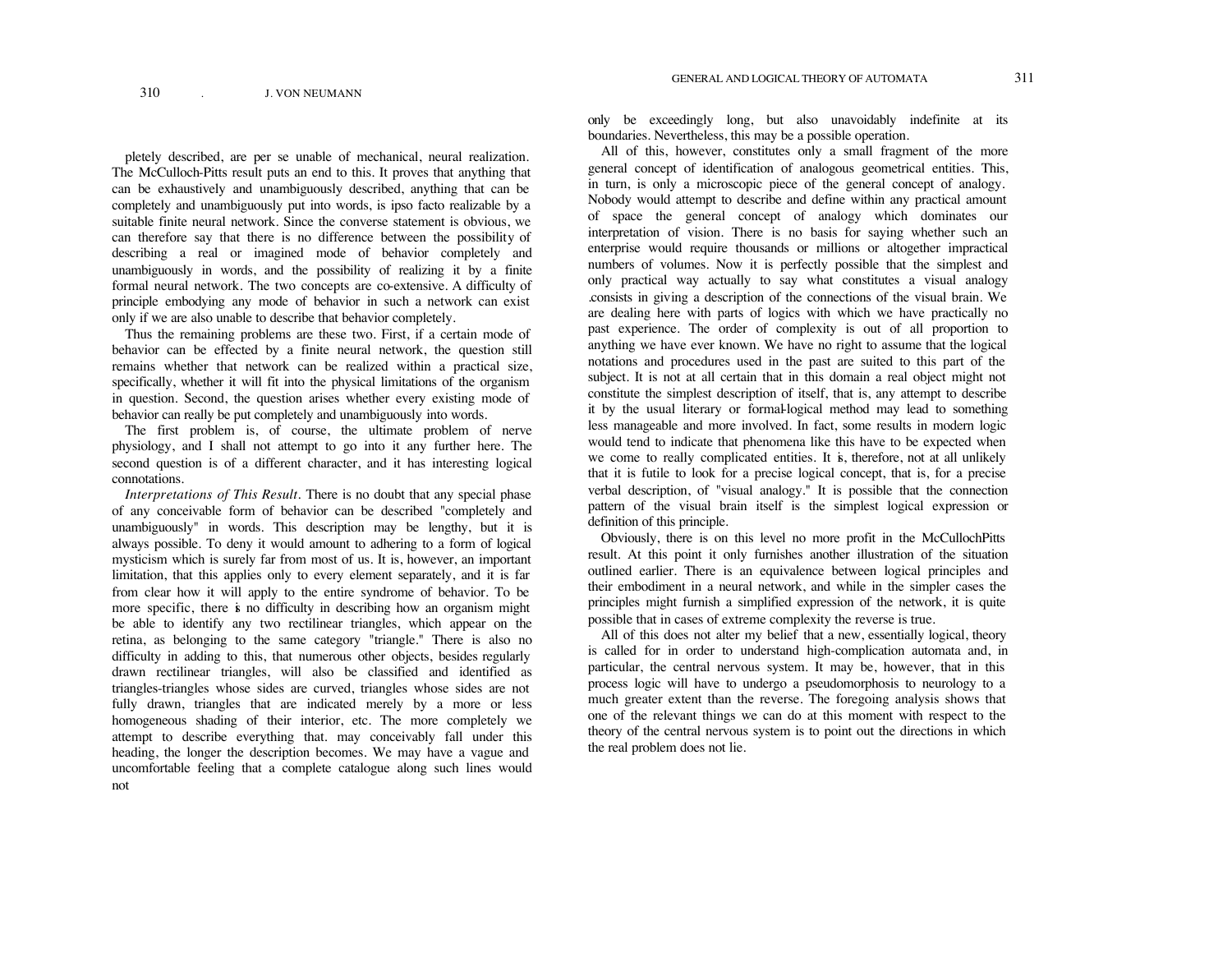# THE CONCEPT OF COMPLICATION; SELF-REPRODUCTION

*The Concept of* Complication. The discussions so far have shown that high complexity plays an important role in any theoretical effort relating to automata, and that this concept, in spite of its prima facie quantitative character, may in fact stand for something qualitative

for a matter of principle. For the remainder of my discussion I will consider a remoter implication of this concept, one which makes one of the qualitative aspects of its nature even more explicit.

There is a very obvious trait, of the "vicious circle" type, in nature, the simplest expression of which is the fact that very complicated organisms can reproduce themselves.

We are all inclined to suspect in a vague way the existence of a concept of "complication." This concept and its putative properties have never been clearly formulated. We are, however, always tempted to assume that they will work in this way. When an automaton performs certain operations, they must be expected to be of a lower' degree of complication than the automaton itself. In particular, if an automaton has the ability to construct another one, there must be a decrease in complication as we go from the parent to the construct. That is, if A can produce *B,* then A iii some way must have contained a complete description of *B.* In order to make it effective, there must be, furthermore, various arrangements in A that see to it that this description is interpreted and that the constructive operations that it calls for are carried out. In this sense, it would therefore seem that a certain degenerating tendency must be expected, some decrease in complexity as one automaton makes another automaton.

Although this has some indefinite plausibility to it, it is in clear contradiction with the most obvious things that go on in nature. Organisms reproduce themselves, that is, they produce new organisms with no decrease in complexity. In addition, there are long periods of evolution during which the complexity is even increasing. Organisms are indirectly derived from others which had lower complexity.

Thus there exists an apparent conflict of plausibility and evidence, if nothing worse. In view of this, it seems worth while to try to see whether there is anything involved here which can be formulated rigorously.

So far I have been rather vague and confusing, and not unintentionally at that. It seems to me that it is otherwise impossible to give a fair impression of the situation that exists here. Let me now try to become specific.

*Turing's Theory of Computing Automata.* The English logician, Turing, about twelve years ago attacked the following problem.

He wanted to give a general definition of what is meant by a computing automaton. The formal definition came out as follows:

An automaton is a "black box," which will not be described in detail but is expected to have the following attributes. It possesses a finite number of states, which need be prima facie characterized only by stating their number, say n, and by .enumerating them accordingly: 1, 2, . . . *n*. The essential operating characteristic of the automaton consists of describing how it is caused to change its state, that is, to go over from a state *i* into a state *j*. This change requires some interaction with the outside world, which will be standardized in the following manner. As far as the machine is concerned, let the whole outside world consist of a long paper tape. Let this tape be, say, 1 inch wide, and let it be subdivided into fields (squares) 1 inch long. On each field of this strip we may or may not put a sign, say, a dot, and it is assumed that it is possible to erase as well as to write in such a dot. A field marked with a dot will be called a "1," a field unmarked with a dot will be called a "0." (We might permit more ways of marking, but Turing showed that this is irrelevant and does not lead to any essential gain in generality.) In describing the position of the tape relative to the automaton it is assumed that one particular field of the tape is under direct inspection by the automaton, and that the automaton has the ability to move the tape forward and backward, say, by one field at a time. In specifying this, let the automaton be in the state  $i (= 1, \ldots, n)$ , and let it see on the tape an  $a (= 0, 1)$ . It will then go over into the state  $j (= 0, 1, ...)$ ., *n*) move the tape by *p* fields  $(p = 0, 1, -1; +1$  is a move forward,  $-1$  is a move backward), and inscribe into the new field that it sees  $f = 0, 1$ ; inscribing 0 means erasing; inscribing 1 means putting in a dot). Specifying  $j$ ,  $p$ ,  $f$  as functions of  $i$ ,  $e$  is then the complete definition of the functioning of such an automaton.

Turing carried out a careful analysis of what mathematical processes can be effected by automata of this type. In this connection he proved various theorems concerning the classical "decision problem" of logic, but I shall not go into these matters here. He did, however, also introduce and analyze the concept of a "universal automaton," and this is part of the subject that is relevant in the present context.

An infinite sequence of digits  $e (= 0, 1)$  is one of the basic entities in mathematics. Viewed as a binary expansion, it is essentially equivalent to the concept of a real number. Turing, therefore, based his consideration on these sequences.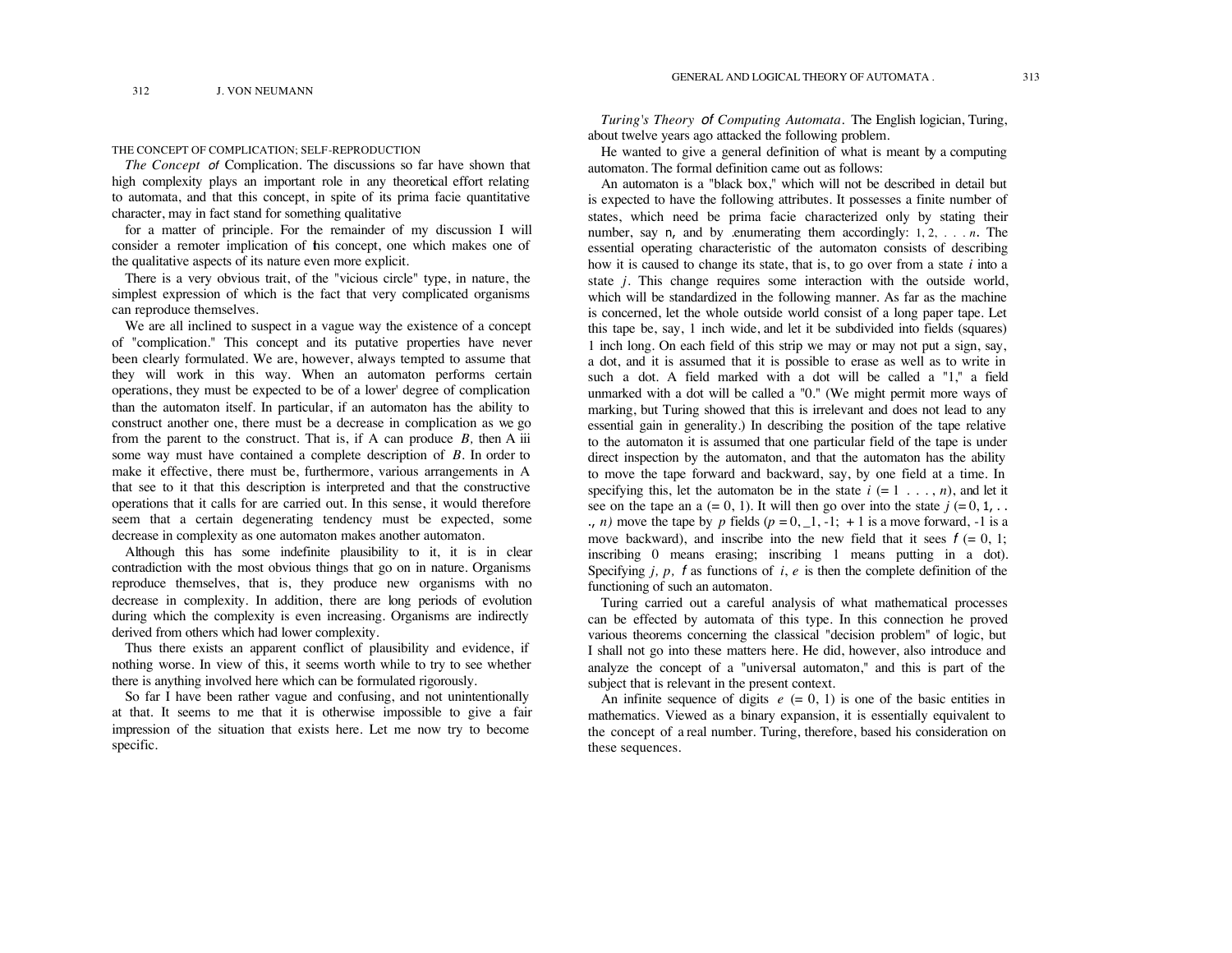He investigated the question as to which automata were able to construct which sequences. That is, given a definite law for the formation of such a sequence, he inquired as to which automata can be used to form the sequence based on that law. The process of "forming" a sequence is interpreted in this manner. An automaton is able to "form" a certain sequence if it is possible to specify a finite length of tape, appropriately marked, so that, if this tape is fed to the automaton in question, the automaton will thereupon write the sequence on the remaining (infinite) free portion of the tape. This process of writing the infinite sequence is, of course, an indefinitely continuing one. What is meant is that the automaton will keep running indefinitely and, given a sufficiently long time, will have inscribed any desired (but of course finite) part of the (infinite) sequence. The finite, premarked, piece of tape constitutes the "instruction" of the automaton for this problem.

An automaton is "universal" if any sequence that can be produced by any automaton at all can also be solved by this particular automaton. It will, of course, require in general a different instruction for this purpose.

*The Main Result of the Turing Theory.* We might expect a priori that this is impossible. How can there be an automaton which is at least as effective as any conceivable automaton, including, for example, one of twice its size and complexity?

Turing, nevertheless, proved that this is possible. While his construction is rather involved, the underlying principle is nevertheless quite simple. Turing observed that a completely general description of any conceivable automaton can be (in the sense of the foregoing definition) given in a finite number of words. This description will contain certain empty passages-those referring to the functions mentioned earlier  $(i, p, f)$  in terms of *i, e*), which specify the actual functioning of the automaton. When these empty passages are filled in, we deal with a specific automaton. As long as they are left empty, this schema represents the general definition of the general automaton. Now it becomes possible to describe an automaton which has the ability to interpret such a definition. In other words, which, when fed the functions that in the sense described above define a specific automaton, will thereupon function like the object described. The ability to do this is no more mysterious than the ability to read a dictionary and a grammar and to follow their instructions about the uses and principles of combinations of words. This automaton, which is constructed to read a description and to imitate the object described, is then the universal automaton in the sense of Turing. To make it

duplicate any operation that any other automaton can perform, it suffices to furnish it with a description of the automaton in question and, in addition, with the instructions which that device would have required. for the operation under consideration.

*Broadening o f the Program to Deal with Automata That Produce Automata.* For the question which concerns me here, that of "selfreproduction" of automata, Turing's procedure is too narrow in one respect only. His automata are purely computing machines. Their out put is a piece of tape with zeros and ones on it. What is needed for the construction to which I referred is an automaton whose output is other automata. There is, however, no *difficulty in* principle in dealing with this broader concept and in deriving from it the equivalent of Turing's result.

*The Basic Definitions. As in the previous instance, it is again of primary* importance to give a rigorous definition of what constitutes an automaton for the purpose of the investigation. First of all, we have to draw up a complete list of the elementary parts to be used. This list must contain not only a complete enumeration but also a complete operational definition of each elementary part. It is relatively easy to draw up such a list, that is, to write a catalogue of "machine parts" which is sufficiently inclusive to permit the construction of the wide variety of mechanisms here required, and which has the axiomatic rigor that is needed for this kind of consideration. The list need not be very long either. It can, of course, be made either arbitrarily long or arbitrarily short. It may be lengthened by including in it, as elementary parts, things which could be achieved by combinations of others. It can be made short-in fact, it can be made to consist of a single unit by endowing each elementary part with a multiplicity of attributes and functions. Any statement on the number of elementary parts required- will therefore represent a common-sense compromise, in which nothing too complicated is expected from any one elementary part, and no elementary part is made to perform several, obviously separate, functions. In this sense, it can be shown that about a dozen elementary parts suffice. The problem of self-reproduction can then be stated like this: Can one build an aggregate out of such elements in such a manner that if it is put into a reservoir, in which there float all these elements in large numbers, it will then begin to construct other aggregates, each of which will at the end turn out to be another automaton exactly like the original one? This is feasible, and the principle on which it can be based is closely related to Turing's principle outlined earlier.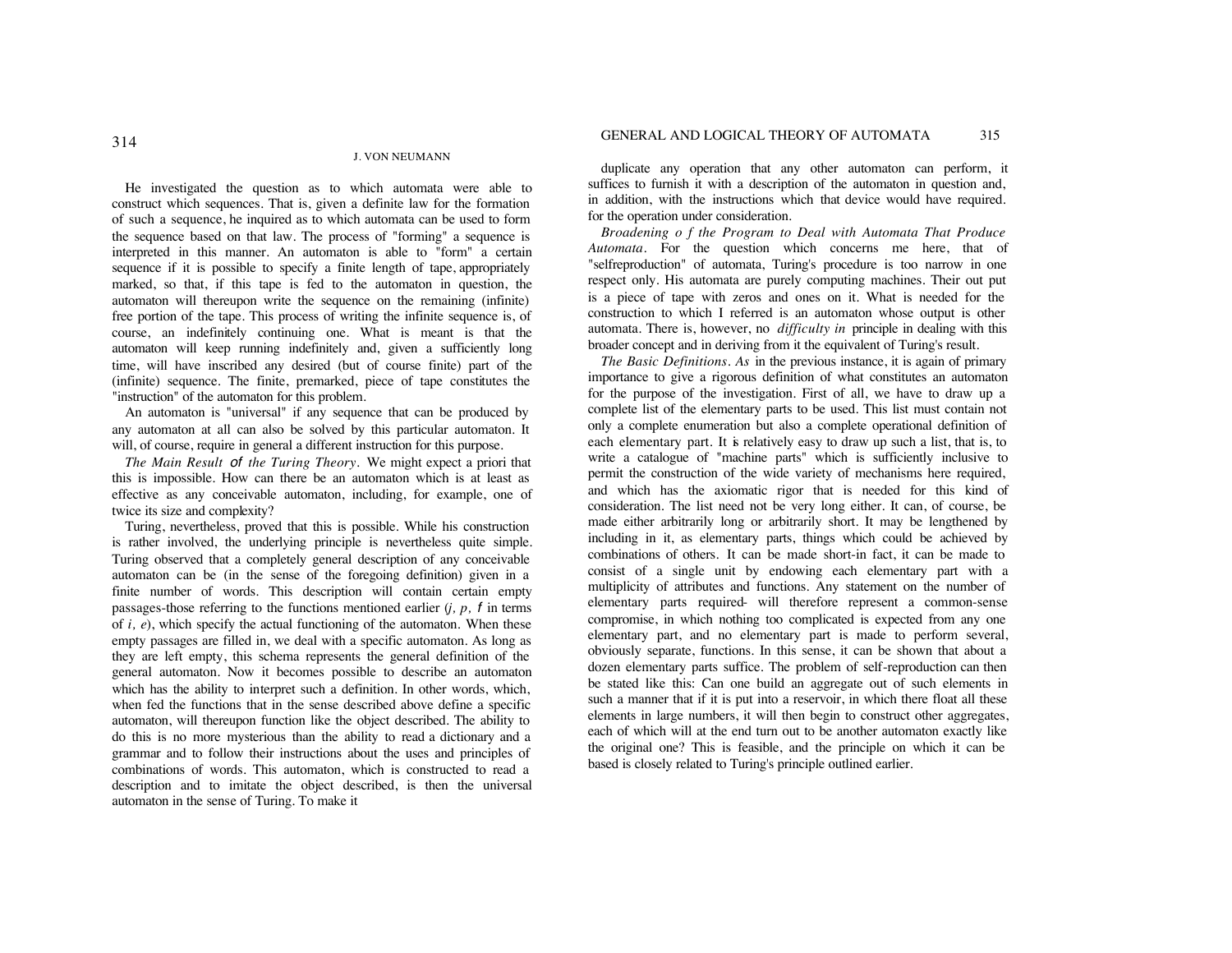*Outline of the Derivation o f the Theorem Regarding Self-reproduction.*  First of all, it is possible to give a complete description of every thing that is an automaton in the sense considered here. This descrip tion is to be conceived as a general one, that is, it will again contain empty spaces. These empty spaces have to be filled in with the func tions which describe the actual structure of an automaton. As before, the difference between these spaces filled and unfilled is the difference between the description of a specific automaton and the general description of a general automaton. There is no difficulty of principle in describing the following automata.

*' (a)* Automaton A, which when furnished the description of any other automaton in terms of appropriate functions, will construct that entity. The description should in this case not be given in the form of a marked tape, as in Turing's case, because we will not normally choose a tape as a structural element. It is quite easy, however, to describe combinations of structural elements which have all the notational properties of a tape with fields that can be marked. A description in this sense will be called an instruction and denoted by a letter 1.

"Constructing" is to be understood in the same sense as before. The constructing automaton is supposed to be placed in a reservoir in which all elementary components in large numbers are floating, and it will effect its construction in that milieu. One need not worry about how a fixed automaton of this sort can produce others which are larger and more complex than itself. In this case the greater size and the higher complexity of the object to be constructed will be reflected in a presumably still greater size of the instructions 1 that have to be furnished. These instructions, as pointed out, will have to be aggregates of elementary parts. In this sense, certainly, an entity will enter the process whose size and complexity is determined by the size and complexity of the object to be constructed.

In what follows, all automata for whose construction the facility A will be used are going to share with A this property. All of them will have a place for an instruction 1, that is, a place where such an instruction can be inserted. When such an automaton is being described ( as, for example, by an appropriate instruction), the specification of the location for the insertion of an instruction 1 in the foregoing sense is understood to form a part of the description. We may, therefore, talk of "inserting a given instruction 1 into a given automaton," without any further explanation.

*(b)* Automaton *B,* which can make a copy of any instruction 1 that is furnished to it. 1 is an aggregate of elementary parts in the sense

outlined in *(a),* replacing a tape. This facility will be used when 1 furnishes a description of another automaton. In other words, this automaton is nothing more subtle than a "reproducer"-the machine which can read a punched tape and produce a second punched tape that is identical with the first. Note that this automaton, too, can produce objects which are larger and more complicated than itself. Note again that there is nothing surprising about it. Since it can only copy, an object of the exact size and complexity of the output will have to be furnished to it as input.

After these preliminaries, we can proceed to the decisive step.

( c ) Combine the automata A and *B* with each other, and with a control mechanism C which does the following. Let A be furnished with an instruction 1 (again in the sense of *[a]* and *[b] ).* Then C will first cause A to construct the automaton which is described by this instruction 1. Next C will cause *B* to copy the instruction 1 referred to above, and insert the copy into the automaton referred to above, which has just been constructed by A. Finally, C will separate this construction from the system  $A + B + C$ and "turn it loose" as an independent entity.

*( d ) Denote* the total aggregate  $A + B + C$  by D.

(e) In order to function, the aggregate  $D = A + B + C$  must be furnished with an instruction 1, as described above. This instruction, as pointed out above, has to be inserted into A. Now form an instruction  $I<sub>D</sub>$ , which describes this automaton D, and insert to into A within D. Call the aggregate which now results *E.*

*E* is clearly self-reproductive. Note that no vicious circle is involved. The decisive step occurs in E, when the instruction *ID,* describing D, is constructed and attached to D. When the construction (the copying) of  $I_D$ called for, D exists already, and it is in no wise modified by the construction of  $I_D$ .  $I_D$  is simply added to form E. Thus there is a definite chronological and logical order in which  $D$  and  $I_D$  have to be formed, and the process is legitimate and proper according to the rules of logic.

*Interpretations of This Result and of Its Immediate Extensions.* The description of this automaton *E* has some further attractive sides, into which I shall not go at this time at any length. For instance, it is quite clear that the instruction  $I_D$  is roughly effecting the functions of a gene. It is also clear that the copying mechanism B performs the fundamental act of reproduction, the duplication of the genetic material, which is clearly the fundamental operation in the multiplication of living cells. It is also easy to see how arbitrary alterations of the system  $E$ , and in particular of  $I<sub>D</sub>$ , can exhibit certain typical traits which appear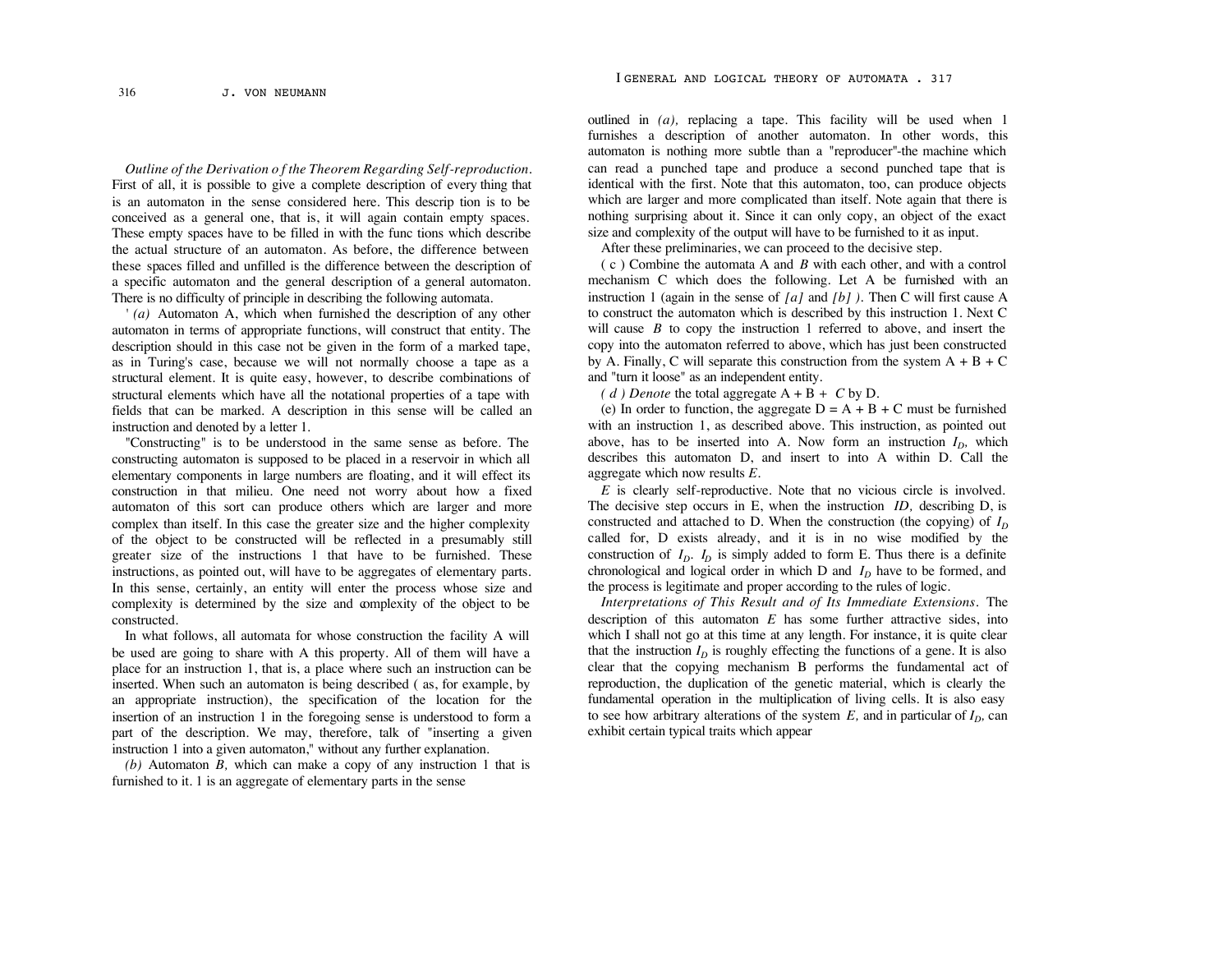#### *DISCUSSION*

in connection with mutation, lethally as a rule, but with a possibility of continuing reproduction with a modification of traits. It is, of course, equally clear at which point the analogy ceases to be valid. The natural gene does probably not contain a complete description of the object whose construction its presence stimulates. It probably contains only general pointers, general cues. In the generality in which the foregoing consideration is moving, this simplification is not attempted. It is, nevertheless, clear that this simplification, and others similar to it, are in themselves of great and qualitative importance. We are very far from any real understanding of the natural processes if we do not attempt to penetrate such simplifying principles.

Small variations of the foregoing scheme also permit us to construct automata which can reproduce themselves and, in addition, construct others. ( Such an automaton performs more specifically what is probably a-if not the-typical gene function, self-reproduction plus production-or stimulation of production-of certain specific enzymes.) Indeed, it suffices to replace the  $I_D$  by an instruction  $I_{D+F}$ , which describes the automaton D plus another given automaton F. Let D, with  $I_{D+F}$  inserted into A within it, be designated by  $E_F$  This  $E_F$  clearly has the property already described. It will reproduce itself, and, besides, construct F.

Note that a "mutation" of  $E_F$ , which takes place within the *F*-part of  $I_{D+F}$ in  $E_F$ , is not lethal. If it replaces *F* by *F'*, it changes  $E_F$  into  $E_F$ , that is, the "mutant" is still self-reproductive; but its by-product is changed-*F'* instead of *F.* This is, of course, the typical non-lethal mutant.

All these are very crude steps in the direction of a systematic theory of automata. They represent, in addition, only one particular direction. This is, as I indicated before, the direction towards forming a rigorous concept of what constitutes "complication." They illustrate that "complication" on its lower levels is probably degenerative, that is, that every automaton that can produce other automata will only be able to produce less complicated ones. There is, however, a certain minimum level where this degenerative characteristic ceases to be universal. At this point automata which can reproduce themselves, or even construct higher entities, become possible. This fact, that complication, as well as organization, below a certain minimum level is degenerative, and beyond that level can become self-supporting and even increasing, will clearly play an important role in any future theory of the subject.

DR MC CULLOCH: I confess that there is nothing I envy Dr. von Neumann more than the fact that the machines with which he has to cope are those for which he has, from the beginning, a blueprint of what the machine is supposed to do and how it is supposed to do it. Unfortunately for us in the biological sciences-or, at least, in psychiatry-we are presented with an alien, or enemy's, machine. We do not know exactly what the machine is supposed to do and certainly we have no blueprint of it. In attacking our problems, we only know, in psychiatry, that the machine is producing wrong answers. We know that, because of the damage by the machine to the machine itself and by its running amuck in the world. However, what sort of difficulty exists in that machine is no easy matter to determine.

As I see it what we need first and foremost is not a correct theory, but some theory to start from, whereby we may hope to ask a question so that we'll get an answer, if only to the effect that our notion was entirely erroneous. Most of the time we never even get around to asking the question in such a form that it can have an answer.

I'd like to say, historically, how I came to be interested in this particular problem, if you'll forgive me, because it does bear on this matter. I came, from a major interest in philosophy and mathematics, into psychology with the problem of how a thing like mathematics could ever arise-what sort of a thing it was. For that reason, I gradually shifted into psychology and thence, for the reason that I again and again failed to find the significant variables, I was forced into neurophysiology. The attempt to construct a theory in a field like this, so that it can be put to any verification, is tough. Humorously enough, I started entirely at the wrong angle, about 1919, trying to construct a logic for transitive verbs. That turned out to be as mean a problem as modal logic, and it was not until I saw Turing's paper that I began to get going the right way around, and with Pitta' help formulated the required logical calculus. What we thought we were doing (and I think we succeeded fairly well) was treating the brain as a Turing machine; that is, as a device which could perform the kind of functions which a brain must perform if it is only to go wrong and have a psychosis. The important thing was, for us, that we had to take a logic and subscript it for the time of the occurrence of a signal ( which is, if you will, no more than a proposition on the move). This was needed in order to construct theory enough to 3e able to state how a nervous system could do anything. The delightful thing is that the very simplest set of appropriate assumptions is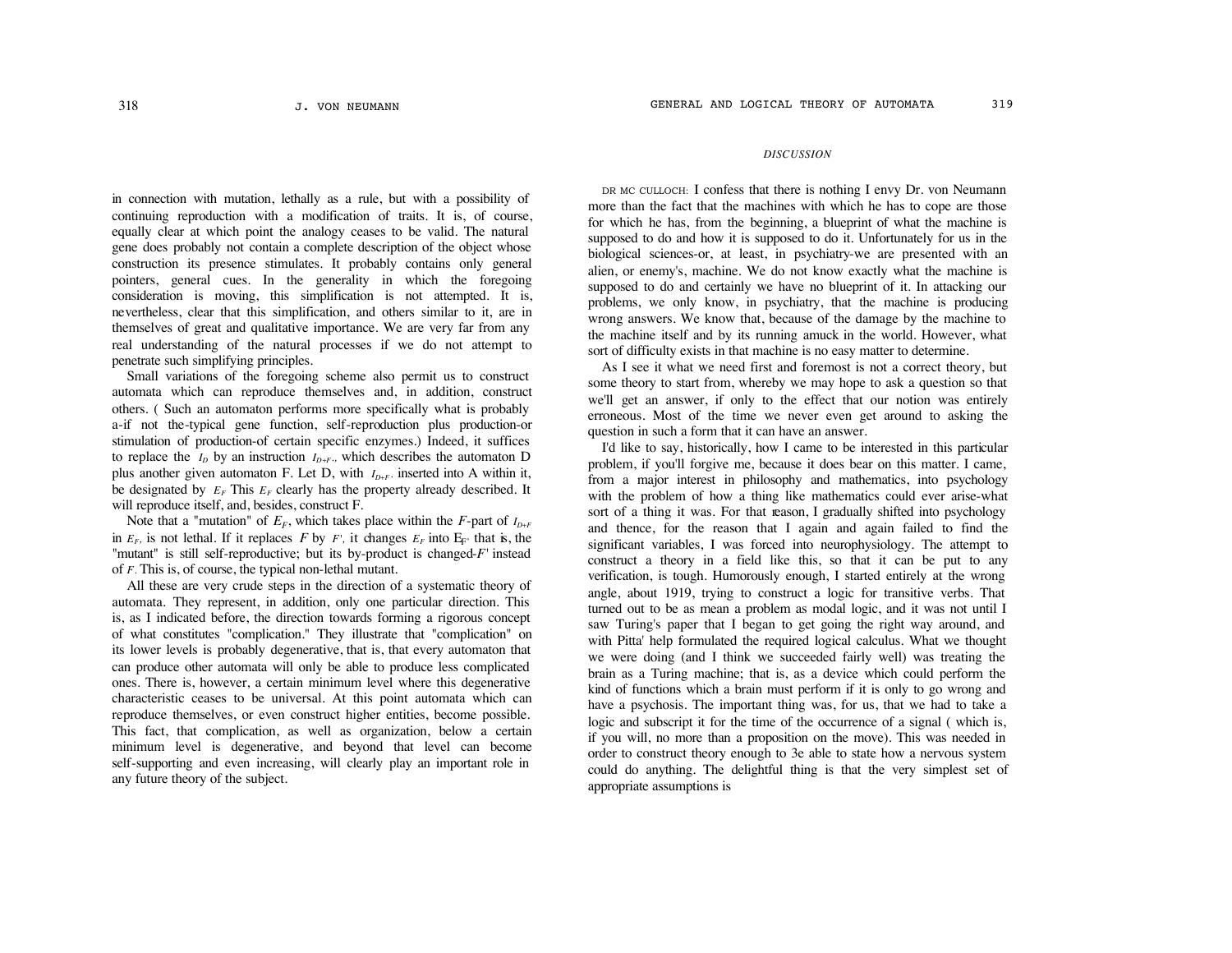sufficient to show that a nervous system can compute any computable number. It is that kind of a device, if you like-a Turing machine.

The question at once arose as to how it did certain of the things that it did do. None of the theories tell you how a particular operation is carried out, any more than they tell you in what kind of a nervous system it is carried .out, or any more than they tell you in what part of a computing machine it is carried out. For that you have to have the wiring diagram or the prescription for the relations of the gears.

This means that you are compelled to study anatomy, and to require of the anatomist the things he has rarely given us in sufficient detail. I taught neuro-anatomy while I was in medical school, but until the last year or two I have not been in a position to ask any neuroanatomist for the precise detail of any structure. I had no physiological excuse for wanting that kind of information. Now we are beginning to need it.

DH. GERARD: I have had the privilege of hearing Dr. von Neumann speak on various occasions, and I always find myself in the delightful but difficult role of hanging on to the tail of a kite. While I can follow him, I can't do much creative thinking as we go along. I would like to ask one question, though, and suspect that it may be in the minds of others. You have carefully stated, at several points in your discourse, that anything that could be put into verbal form-into a question with words-could be solved. Is there any catch in this? What is the implication of just that limitation or. the question?

DR. VON NEUMANN: I will try to answer, but my answer will have to be rather incomplete.

The first task that arises in dealing with any problem-more specifically, with any function of the central nervous system-is to formulate it unambiguously, to put it into words, in a rigorous sense. If a very complicated system like the central nervous system-is involved, there arises the additional task of doing this formulating," this "putting into words," with a number of words within reasonable limits-for example, that can be read in a lifetime. This is the place where the real difficulty lies.

In other words, I think that it is quite likely that one may give a purely descriptive account of the outwardly visible functions of the central nervous system in a humanly possible time. This may be 10 or 20 years-which is long, but not prohibitively long. Then, on the basis of the results of McCulloch and Pitts, one could draw within plausible time limitations a fictitious "nervous network" that can carry out all these functions. I suspect, however, that it will turn out to be

much larger than the one that we actually possess. It is possible that it will prove to be too large to fit into the physical universe. What then? Haven't we lost the true problem in the process?

Thus the problem might better be viewed, not as one of imitating the functions of the central nervous system with just any kind of network, but rather as one of doing this with a network that will fit into the actual volume of the human brain. Or, better still, with one that can be kept going with our actual metabolistic "power supply" facilities, and that can be set up and organized by our actual genetic control facilities.

To sum up, I think that the first phase of our problem-the purely formalistic one, that one of finding any "equivalent network" at all has been overcome by McCulloch and Pitts. I also think that much of the "malaise" felt in connection with attempts to "explain" the central nervous system belongs to this phase-and should therefore be considered removed. There remains, however, plenty of malaise due to the next phase of the problem, that one of finding an "equivalent network" of possible, or even plausible, dimensions and (metabolistic and genetic) requirements.

The problem, *then, is* not this: How does the central nervous system effect any one, particular thing? It is rather: How does it do all the things that it can do, in their full complexity? What are the principles of its organization? How does it avoid really serious, that is, lethal, malfunctions over periods that seem to average many decades?

DR. GERARD Did you mean to imply that there are unformulated problems?

DR. VON NEUMANN: There may be problems which cannot be formulated with our present logical techniques.

DR. WEISS: I take it that we are discussing only a conceivable and logically consistent, but not necessarily real, mechanism of the nervous system. Any theory of the real nervous system, however, must explain the facts of regulation-that the mechanism will turn out the same or an essentially similar product even after the network of pathways has been altered in many unpredictable ways. According to von Neumann, a machine can be constructed so as to contain safeguards against errors and provision for correcting errors when they occur. In this case the future contingencies have been taken into account in constructing the machine. In the case of the nervous system, evolution would have had to build in the necessary corrective devices. Since the number of actual interferences and deviations produced by natural variation and by experimenting neurophysiologists is very great, I question whether a mechanism in which all these innumerable con-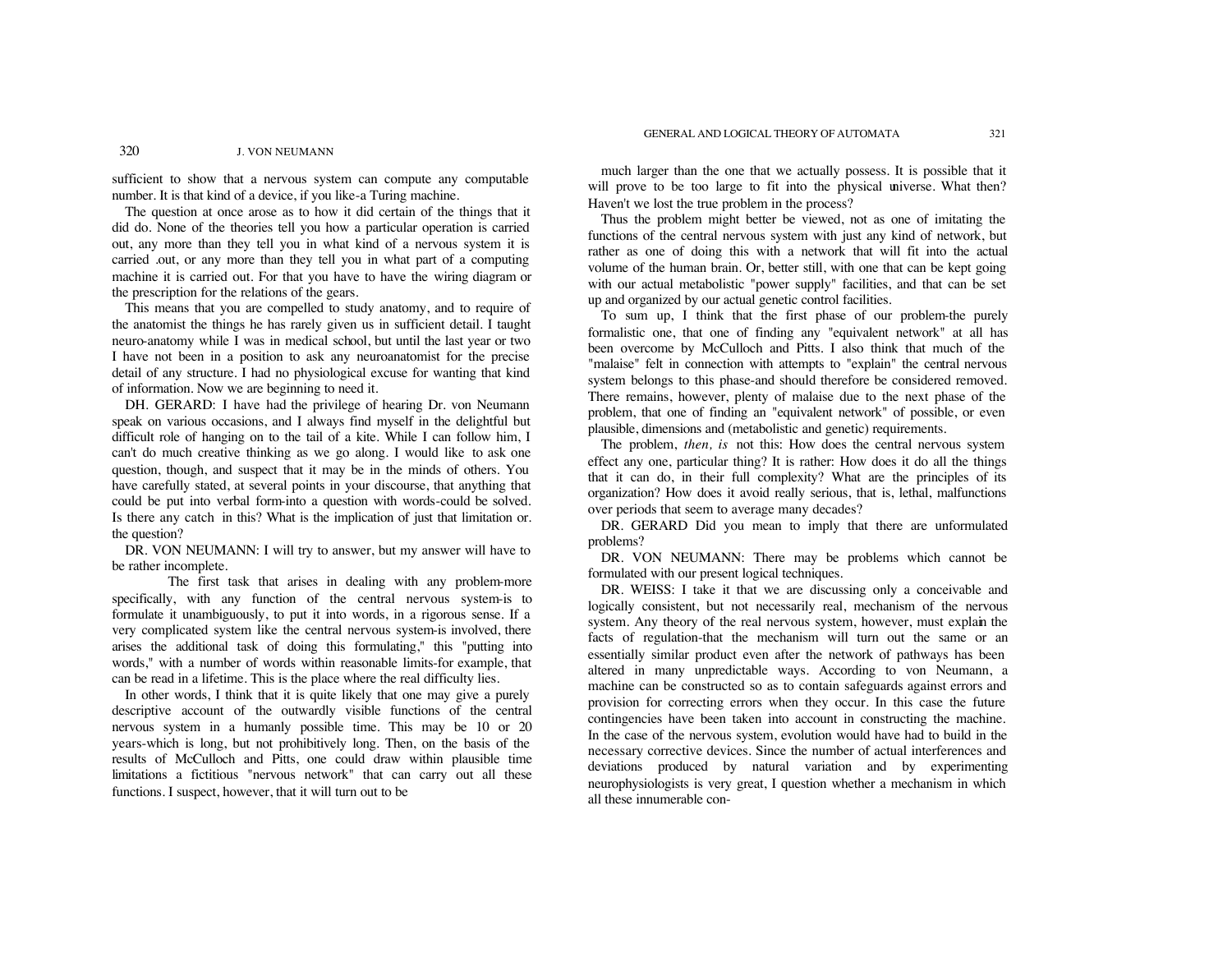tangencies have been foreseen, and the corresponding corrective measures build in, is actually conceivable.

DR. VON NEUMANN: I will not try, of course, to answer the question as to how evolution came to any given point. I am going to make, however, a few remarks about the much more limited question regarding errors, foreseeing errors, and recognizing and correcting errors.

An artificial machine may well be provided with organs which recognize and correct errors automatically. In fact, almost every well-planned machine contains some organs whose function is to do just this--always within certain limited areas. Furthermore, if any particular machine is given, it is always possible to construct a second machine which "watches" the first one, and which senses and possibly even corrects its errors. The trouble is, however, that now the second machine's errors are unchecked, that is, *quis custodiet ipsos custodes?* Building a third, a fourth, etc., machine for second order, third order, etc., checking merely shifts the problem. In addition, the primary and the secondary machine will, together, make more errors than the first one alone, since they have more components.

Some such procedure on a more modest scale may nevertheless make sense. One might know, from statistical experience with a certain machine or class of machines, which ones of its components malfunction most frequently, and one may then "supervise" these only, etc.

Another possible approach, which permits a more general quantitative evaluation,. is this: Assume that one had a machine which has a probability of 10-10 to malfunction on any single operation, that is, which will, on the average, make one error for any 1010 operations. Assume that this machine has to solve a problem that requires 1012 operations. Its normal "unsupervised" functioning will, therefore, on the average, give 100 errors in a single problem, that is, it will be completely unusable.

GENERAL AND LOGICAL THEORY OF AUTOMATA 323 Connect now three such machines in such a manner that they always compare their results after every single operation, and then proceed as follows. ( a ) If all three have the same result, they continue unchecked. ( b ) If any two agree with each other, but not with the third, then all three continue with the value agreed on by the majority. ( c ) If no two agree with each other, then all three stop.

This system will produce a correct result, unless at some point in the problem two of the three machines err simultaneously. The probability of two given machines erring simultaneously on a given operation is 10-10 )( 10-1o a 10-zo. The probability of any two doing this on a given operation is 3 X 10-z 0 ( there are three possible

pairs to be formed among three individuals [machines]). The probability of this happening at all ( that is, anywhere) in the entire problem is  $10^{12}$  X  $3 \text{ X } 10^{-20} = 3 \text{ X } 10^{-8}$ , about one in 33 million.

Thus there is only one chance in 33 million that this triad of machines will fail to solve the problem correctly-although each member of the triad alone had hardly any chance to solve it correctly.

Note that this triad, as well as any other conceivable automatic contraption, no matter how sophisticatedly supervised, still offers a logical possibility of resulting error-although, of course, only with a low probability. But the incidence (that is, the probability) of error has been significantly lowered, and this is all that is intended.

DR. WEISS: In order to crystallize the issue, I want to reiterate that if you know the common types of errors that will occur in a particular machine, you can make provisions for the correction of these errors in constructing the machine. One of the major features of the nervous system, however, is its apparent ability to remedy situations that could not possibly have been foreseen. (The number of artificial interferences with the various apparatuses of the nervous system that can be applied without impairing the biologically useful response of the organism is infinite.) The concept of a nervous automaton should, therefore, not only be able to account for the normal operation of the nervous system but also for its relative stability under all kinds of abnormal situations.

DR. VON NEUMANN: I do not agree with this conclusion. The argumentation that you have used is risky, and requires great care.

One can in fact guard against errors that are not specifically foreseen. These are some examples that show what I mean.

One can design and build an electrical automaton which will function as long as every resistor in it deviates no more than 10 per cent from its standard design value. You may now try to disturb this machine by experimental treatments which will alter its resistor values ( as, for example, by heating certain regions in the machine). As long as no resistor shifts by more than 10 per cent, the machine will function right-no matter how involved, how sophisticated, how "unforeseen" the disturbing experiment is.

Or--another example---one may develop an armor plate which will resist impacts up to a certain strength. If you now test it, it will stand up successfully in this test, as long as its strength limit is not exceeded, no matter how novel the design of the gun, propellant, and projectile used in testing, etc.

It is clear how these examples can be transposed to neural and genetic situations.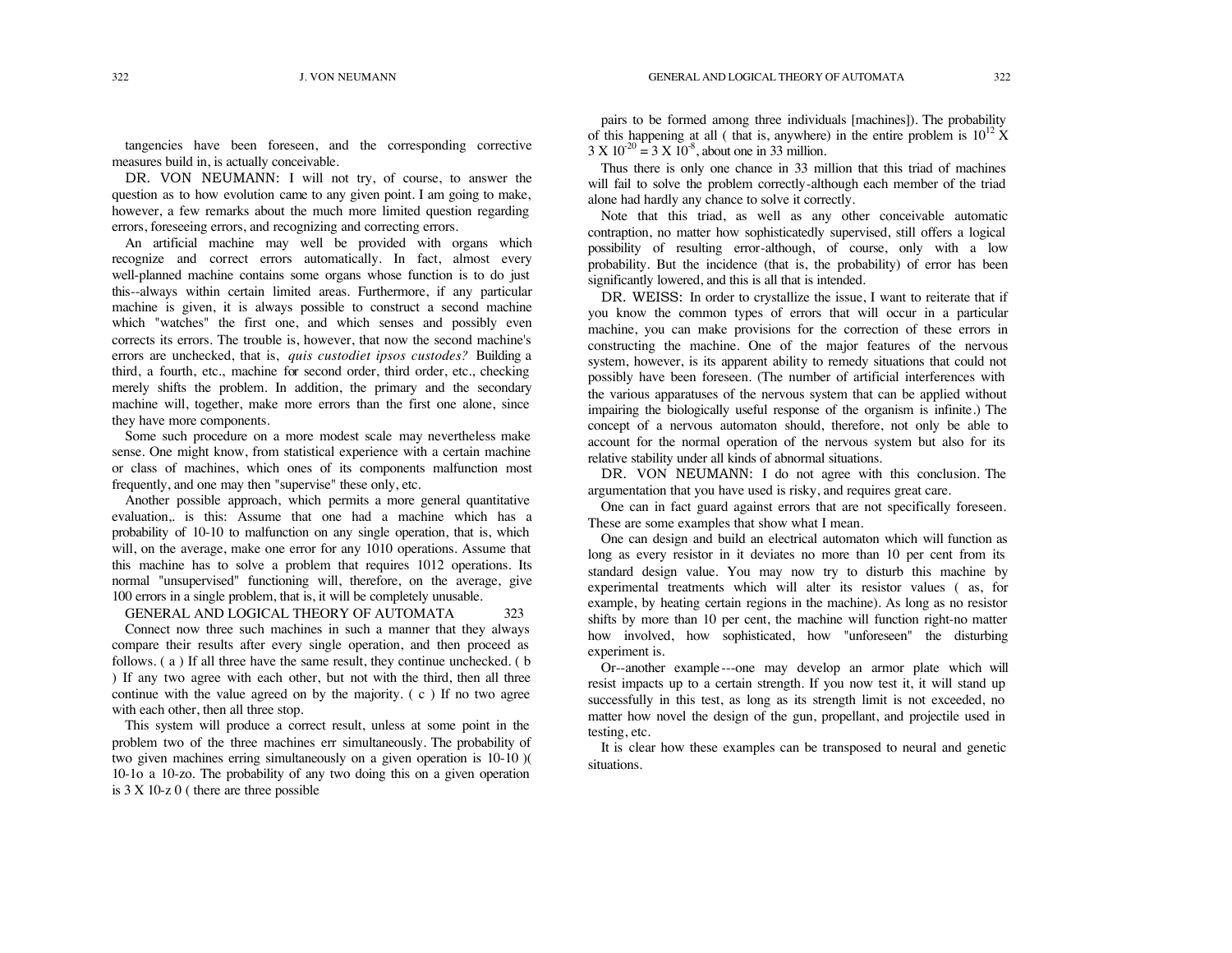To sum up: Errors and sources of errors need only be foreseen generically, that is, by some decisive traits, and not specifically, that is, in complete detail. And these generic coverages may cover vast territories, full of unforeseen and unsuspected-but, in fine, irrelevant-details.

DR. Mc *CULLOCH: How* about designing computing machines so that if they were damaged in air raids, or what not, they could replace parts, or service themselves, and continue to work?

DR. VON *NEUMANN*: These are really quantitative rather than qualitative questions. There is no doubt that one can design machines which, under suitable conditions, will repair themselves. A practical discussion is, however, rendered difficult by what I believe to be a rather accidental circumstance. This is, that we seem to be operating with much more unstable materials than nature does. A metal may seem to be more stable than a tissue, but, if a tissue is injured, it has a tendency to restore itself, while our industrial materials do not have this tendency, or have it to a considerably lesser degree. I don't think, however, that any question of principle is involved at this point. This reflects merely the present, imperfect state of our technology-a state that will presumably improve with time.

DR. LASHLEY: I'm not sure that I have followed exactly the meaning of "error" in this discussion, but it seems to me the question of precision of the organic machine has been somewhat exaggerated. In the computing machines, the one thing we demand is precision; on the other hand, when we study the organism, one thing which we never find is accuracy or precision. In any organic reaction there is a normal, or nearly normal, distribution of errors around a mean. The mechanisms of reaction are statistical in character and their accuracy is only that of a probability distribution in the activity of enormous numbers of elements. In this respect the organism resembles the analogical rather than the digital machine. The invention of symbols and the use of memorized number series convert the organism into a digital machine, but the increase in accuracy is acquired at the sacrifice of speed. One can estimate the number of books on a shelf at a glance, with some error. To count them requires much greater time. As a digital machine the organism is inefficient. That is why you build computing machines.

DR. VON NEUMANN: I would like to discuss this question of precision in some detail.

It is perfectly true that in all mathematical problems the answer is required with absolute rigor, with absolute reliability. This may, but need not, mean that it is also required with absolute precision.

In most problems for the sake of which computing machines are being built-mostly problems in various parts of applied mathematics, mathematical physics-the precision that is wanted is quite limited. That is, the data of the problem are only given to limited precision, and the result is only wanted to limited precision. This is quite compatible with absolute mathematical rigor, if the sensitivity of the result to changes in the data as well as the limits of uncertainty ( that is, the amount of precision) of the result for given data are ( rigorously ) known.

The ( input ) data in physical problems are often not known to better than a few (say 5) per cent. The result may be satisfactory to even less precision (say 10 per cent). In this respect, therefore, the difference of outward precision requirements for an ( artificial ) computing machine and a (natural) organism need not at all be decisive. It is merely quantitative, and the quantitative factors involved need not be large at that.

The need for high previsions in the internal functioning of ( artificial ) computing machines is due to entirely different causes-and these may well be operating in ( natural ) organisms too. By this I do not mean that the arguments that follow should be carried over too literally to organisms. In fact, the "digital method" used in computing may be entirely alien to the nervous system. The discrete pulses used in neural communications look indeed more like "counting" by numeration than like a "digitalization." (In many cases, of course, they may express a logical code-this is quite similar to what goes on in computing machines.) I will, nevertheless, discuss the specifically "digital" procedure of our computing machine, in order to illustrate how subtle the distinction between "external" and "internal" precision requirements can be.

In a computing machine numbers may have to be dealt with as aggregates of 10 or more decimal places. Thus an internal precision of one in 10 billion or more may be needed, although the data are only good to one part in 20 ( 5 per cent), and the result is only wanted to one part in 10 (10 per cent). The reason for this strange discrepancy is that a fast machine will only be used on long and complicated problems. Problems involving 100 million multiplications will not be rarities. In a 4-decimal-place machine every multiplication introduces a "round-off" error of one part in 10,000; in a 6-place machine this is one part in a million; in a 10-place machine it is one part in 10 billion. In a problem of the size indicated above, such errors will occur 100 million times. They will be randomly distributed, and it follows therefore from the rules of mathematical statistics that the total error will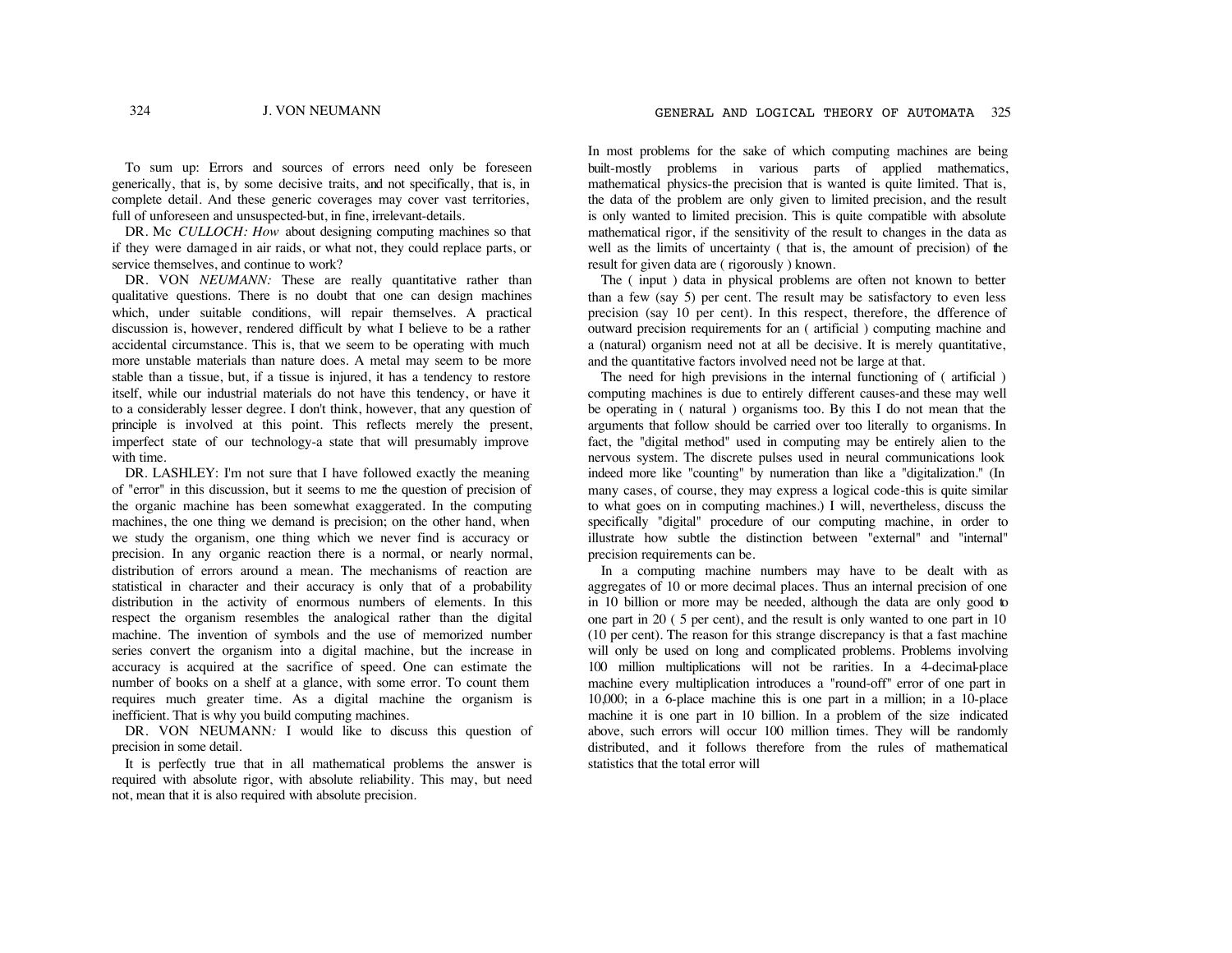probably not be 100 million times the individual (round-off) error, but about the square root of 100 million times, that is, about 10,000 times. A precision of 10 per cent-one part in 10-in the result should therefore require 10,000 times more precision than this on individual steps ( multiplication round-offs): namely, one part in 100,000, that is, 5 decimal places. Actually, more will be required because the ( round-off ) errors made in the earlier parts of the calculation are frequently "amplified" by the operations of the subsequent parts of the calculation. For these reasons 8 to 10 decimal places are probably a minimum for such a machine, and actually many large problems may well require more.

Most analogy computing machines have much less precision than this (on elementary operations). The electrical ones usually one part in 100 or 1000, the best mechanical ones ( the most advanced "differential analyzers") one part in 10,000 or 50,000. The virtue of the digital method is that it will, with componentry of very limited precision, give almost any precision on elementary operations. If one part in a million is wanted, one will use 6 decimal digits; if one part in 10 billions is wanted, one need only increase the number of decimal digits to 10; etc. And yet the individual components need only be able to distinguish reliably 10 different states ( the 10 decimal digits from 0 to 9), and by some simple logical and organizational tricks one can even get along with components that can only distinguish two states!

I suspect that the central nervous system, because of the great complexity of its tasks, also faces problems of "internal" precision or reliability. The all-or-none character of nervous impulses may be connected with some technique that meets this difficulty, and this--unknown--technique might well be related to the digital system that we use in computing, although it is probably very different from the digital system in its technical details. We seem to have no idea as to what this technique is. This is again an indication of how little we know. I think, however, that the digital system of computing is the only thing known to us that holds any hope of an even remote affinity with that unknown, and merely postulated, technique.

DR. MCCULLOCH: I want to make a remark in partial answer to Dr. Lashley. I think that the major woe that I have always encountered in considering the behavior of organisms was not in such procedures as hitting a bull's-eye or judging a distance, but in mathematics and logic. After all, Vega did compute log tables to thirteen places. He made some four hundred and thirty errors, but the total precision of the work of that organism is simply incredible to me.

DR. LASHLEY: You must keep in mind that such an achievement is not the product of a single elaborate integration but represents a great number of separate processes which are, individually, simple discriminations far above threshold values and which do not require great accuracy of neural activity.

DR. HALSTEAD: As I listened to Dr. von Neumann's beautiful analysis of digital and analogous devices, I was impressed by the conceptual parsimony with which such systems may be described. We in the field of organic behavior are not yet so fortunate. Our parsimonies, for the most part, are still to be attained. There is virtually no class of behaviors which can at present be described with comparable precision. Whether such domains as thinking, intelligence, learning, emoting, language, perception, and response represent distinctive processes or only different attitudinal sets of the organism is by no means clear. It is perhaps for this reason that Dr. von Neumann did not specify the class or classes of behaviors which his automata simulate.

As Craik pointed out several years ago,\* it isn't quite logically air-tight to compare the operations of models with highly specified ends with organic behaviors only loosely specified either hierarchically or as to ends. Craik's criterion was that our models must bear a proper "relation structure" to the steps in the processes simulated. The rules of the game are violated when we introduce gremlins, either good or bad gremlins, as intervening variables. It is not clear to me whether von Neumann means "noise" as a good or as a bad gremlin. I presume it is a bad one when it is desired to maximize "rationality" in the outcome. It is probable that rationality characterizes a restricted class of human behavior. I shall later present experimental evidence that the same normal or brain-injured man also produces a less restricted class of behavior which is "arational" if not irrational. I suspect that von Neumann biases his automata towards rationality by careful regulation of the energies of the substrate. Perhaps he would gain in similitude, however, were he to build unstable power supplies into his computers and observe the results.

It seems to me that von Neumann is approximating in his computers some of the necessary operations in the organic process recognized by psychologists under the term "abstraction." Analysis of this process of ordering to a criterion in brain-injured individuals suggests that three classes of outcome occur. First, there is the pure category . ( or "universal"); second, there is the partial category; and third, there is the phenomenal or non-recurrent organization. Operationalism restricts

*\*Nature of* Explanation, London, Cambridge University Press, 1943.